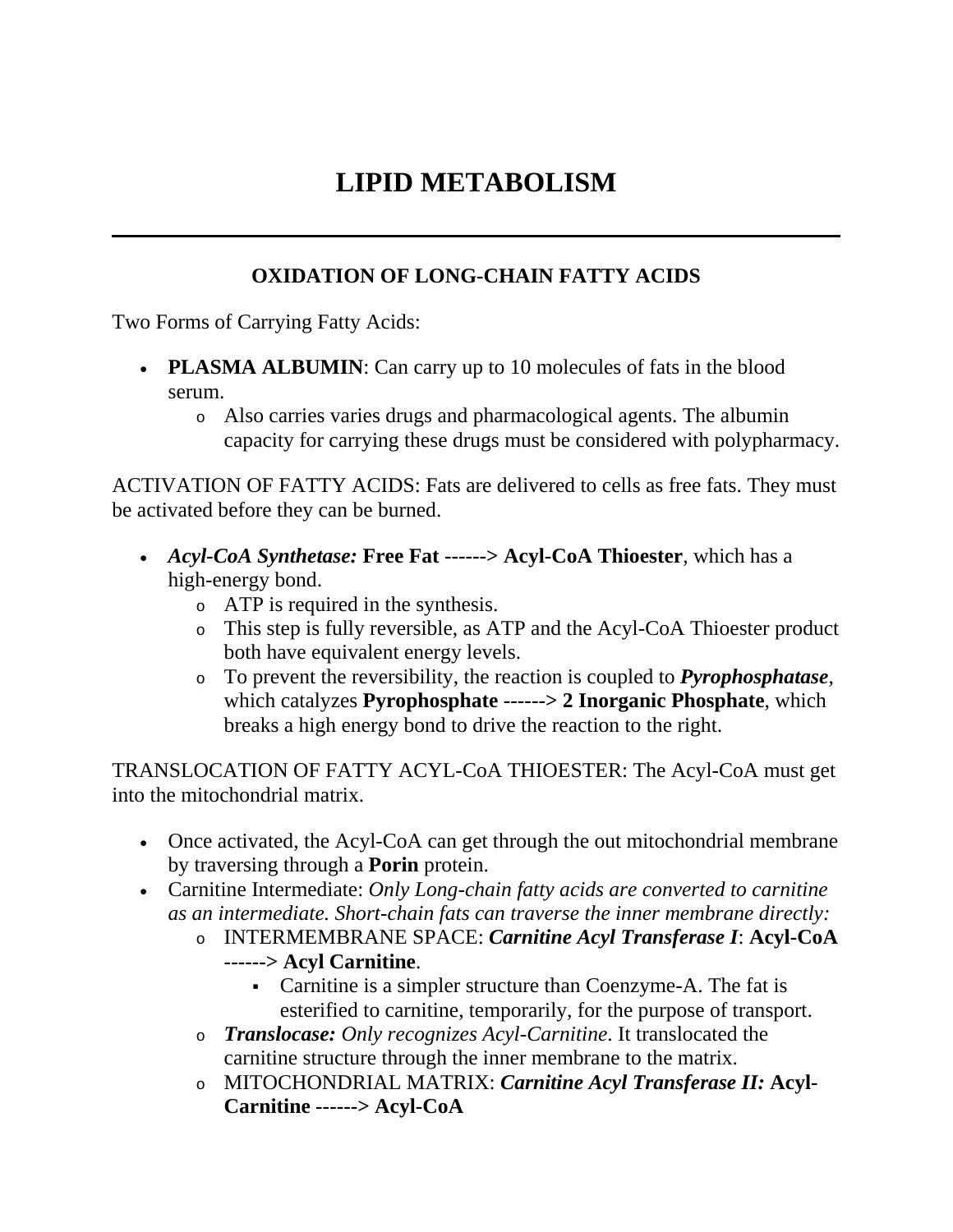o In the matrix the fat is esterified back to Coenzyme-A.

beta-OXIDATION: A four-step process. Called beta-Oxidation because most of the chemistry occurs on the beta-Carbon (beta to the carbonyl) per turn of the cycle.

- The Four Steps: *Ultimately we are oxidizing the beta-Carbon from most reduced to most oxidized state*.
	- o OXIDATION: *Acyl-CoA Dehydrogenase* catalyzes an elimination of hydrogens on the alpha-carbon, to create the alpha,beta-Unsaturated Acyl-CoA.

FAD ------>  $FADH_2$  is the corresponding reduction.

- o HYDRATION: Add water across the double bond, creating an OH group on the beta-Carbon.
- o OXIDATION: Oxidize the OH group to a carbonyl function. Now we have a beta-keto-acid
	- NAD<sup>+</sup> ------> NADH is the corresponding reduction.
- o THIOLYSIS: Cut the end-acid off, and add CoA to the newly created keto-group.
	- An *additional mole* of **Coenzyme-A** is esterified to the beta-Keto function, leaving **Acetyl-CoA** and an **Acyl-CoA of two less carbons**
- The Ultimate Products: Every cycle of beta-Oxidation (1) reduces the fat-chain by two carbons and (2) yields a free Acetyl-CoA (which can then be further metabolized as directed).
	- $\circ$  **Acyl-CoA**(n-2)
	- o **Acetyl-CoA**
- **Similarity to TCA Cycle**: The final four steps of the TCA Cycle are nearly identical to these in their chemistry.
	- o Succinate ------> Fumarate -- OXIDATION
	- o Fumarate ------> Malate -- HYDRATION
	- o Malate ------> Oxaloacetate -- OXIDATION
- Odd Chain Fats: Most fats are even-numbered. But beta-Oxidation can occur with odd chains, at which point the products are Acetyl-CoA (2C) and Propanoyl-CoA (3C). Propanoyl-CoA is then metabolized by a different mechanism.

# ENERGETICS OF beta-OXIDATION:

- COST: **-2 ATP**, *but we only have to invest that once!*
	- o -1 ATP for the Acyl-CoA Ligase
	- o -1 ATP net for the Pyrophosphatase, since we actually end up with AMP.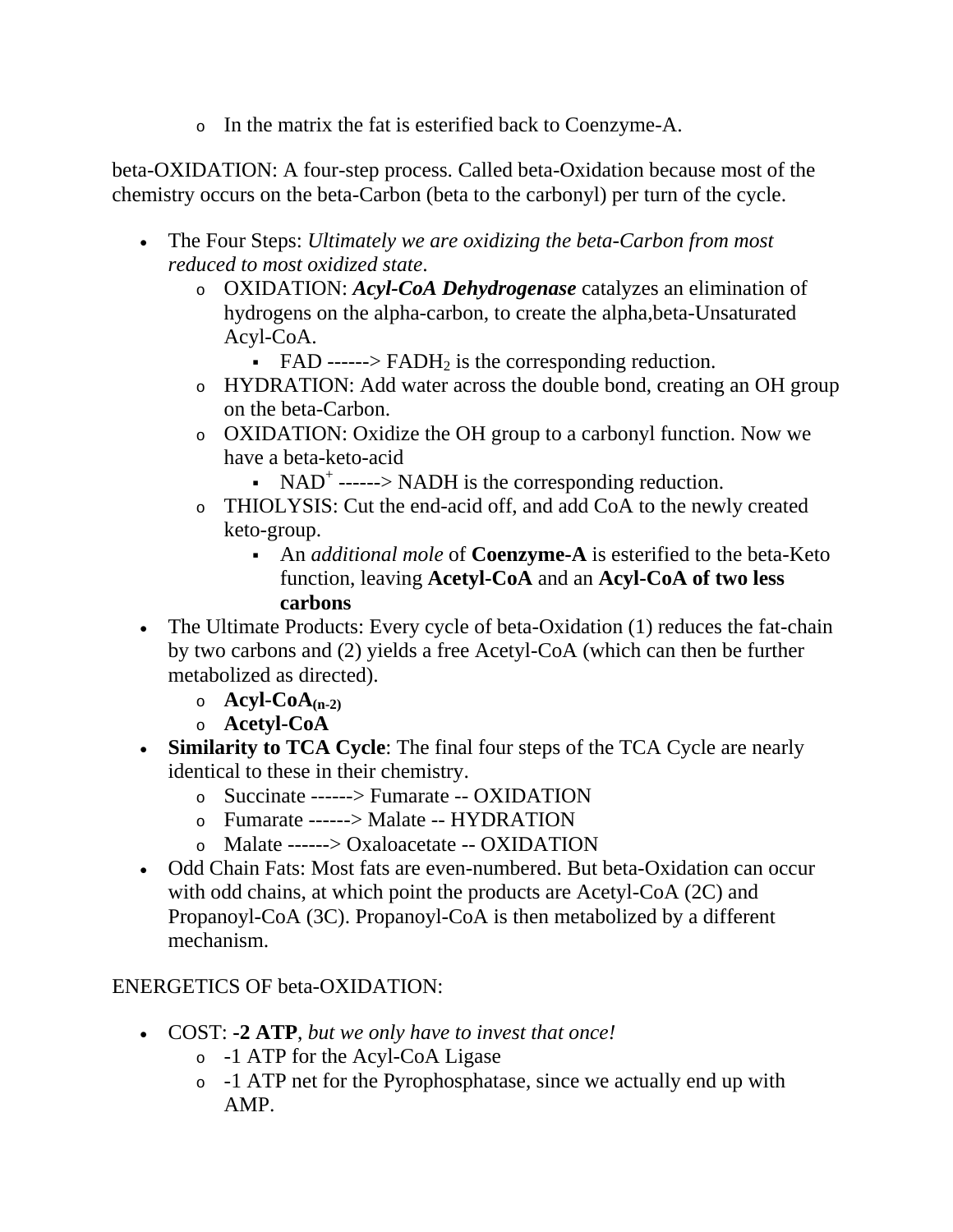- BENEFIT: Per turn of beta-Oxidation (i.e. per two carbons).
	- $\circ$  Acetyl-CoA +12 ATP
	- $\circ$  FADH<sub>2</sub> +2 ATP
	- o NADH +3 ATP
	- o Total +17 ATP per 2 carbon, or about **8 per carbon**
- By Comparison, Glucose gives us about +36 ATP per 6 carbons, or about **6 per carbon**

#### REGULATION OF beta-OXIDATION:

- Positive Effectors: Starvation and a general low-energy level
	- o Low insulin and high glucagon (i.e. low insulin:glucagon ratio)
	- o ADP
- *Malonyl-CoA* inhibits it because it is a reactant of fat-synthesis.
	- o It inhibits the **Carnitine Acetyltransferase**, preventing the transport of fats into the mitochondria and thereby effectively slowing betaoxidation.
	- o This occurs in conjunction with fat-synthesis, so that newly synthesized fats are not immediately broken down again.
- Negative Effectors: General indicators of sufficient energy in the cell:
	- o High insulin and low glucagon
	- o High ATP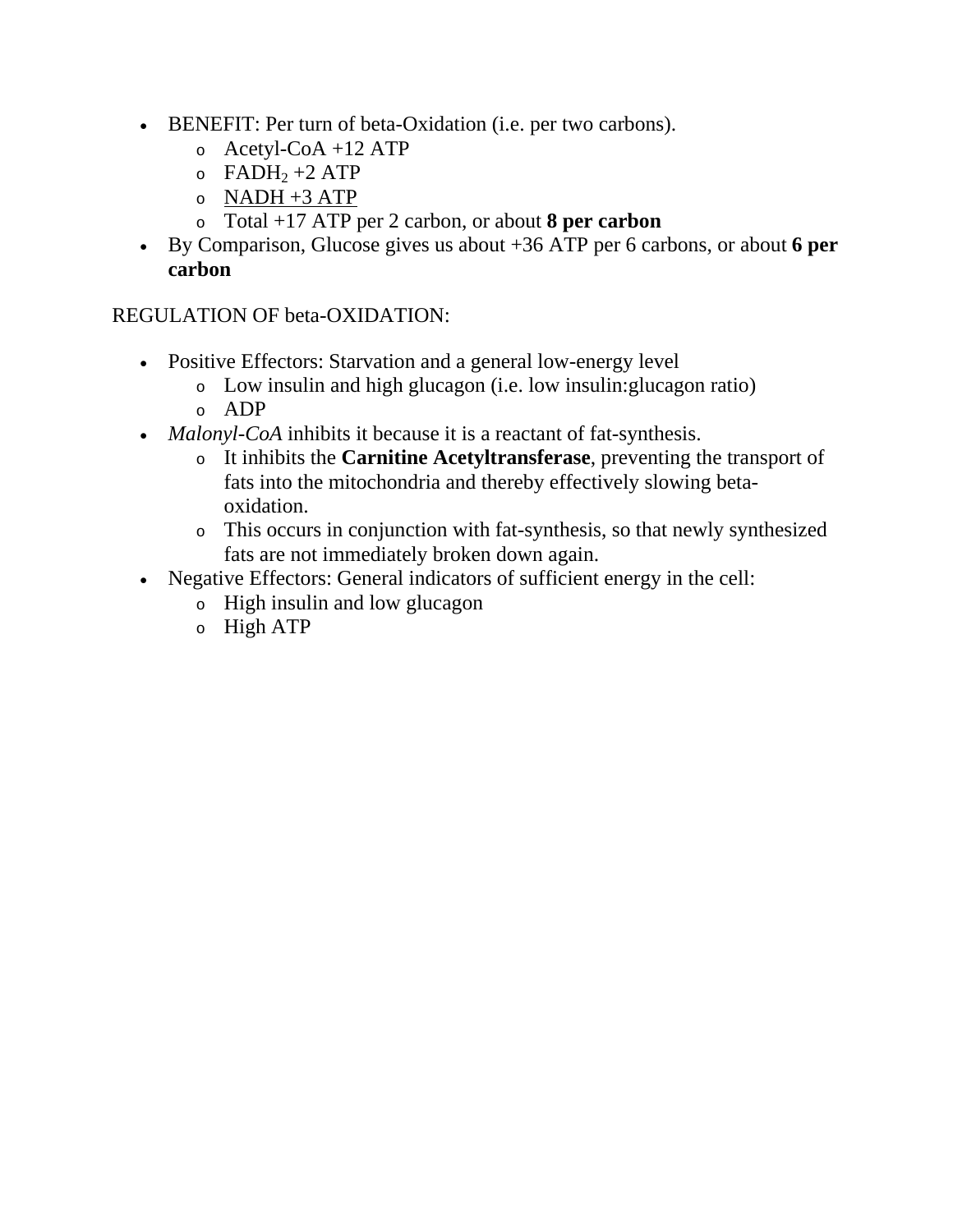## **SYNTHESIS OF LONG-CHAIN FATTY ACIDS**

*ACETYL-CoA CARBOXYLASE.* This is the enzyme we use to get Malonyl-CoA for *fat-synthesis.*

- **•**  $\text{Acetyl-CoA} + \text{HCO}_3 + \text{ATP}$  ------> Malonyl-CoA
- A simple carboxylation reaction -- adding a carboxylate group onto the alpha carbon.
- **Biotin** is an intermediate. First biotin is carboxylated, forming **Carboxybiotin** - *This is the step that requires ATP*.
- Then Carboxybiotin transfers the carboxy group to the Acetyl-CoA, requiring no additional energy.

STEPS OF FATTY-ACID SYNTHESIS: Fatty-Acid Synthesis occurs in the cytosol.

- CONDENSATION:
	- $\circ$  **Acetyl Unit** (2C) + Malonyl Unit (3C) ------> 4-carbon chain + CO<sub>2</sub>
	- <sup>o</sup> *CO2 is lost in order to provide the energy for the reaction. It is the same CO2 that was just put on!!*
- REDUCTION:
	- o The beta-Carbonyl from above is reduced to OH.
	- <sup>o</sup> **NADPH ------> NADP+** is concurrent oxidation. Remember NADPH is the most common biosynthetic cofactor.
- DEHYDRATION
	- o The OH group is eliminated creating a double bond -- alpha,betaunsaturated species.
	- $\circ$  Loss of H<sub>2</sub>O
- REDUCTION
	- o Add H across the double-bond, fully saturating it.
	- <sup>o</sup> **NADPH ------> NADP+** is concurrent oxidation.
- FINAL PRODUCT: **Butyryl Unit** -- a 4-carbon acid.

*FATTY ACID SYNTHASE:* A *single multi-functional enzyme* is used to synthesize fatty acids. It has multiple catalytic domains, similar to the ribosomal complex (A-Site and P-Site) in translation of proteins.

- Condensation Reaction:
	- o **Cys** Residue binds Acetyl-CoA.
	- o **Pantetheine** cofactor has sulfur groups that bind Malonyl-CoA.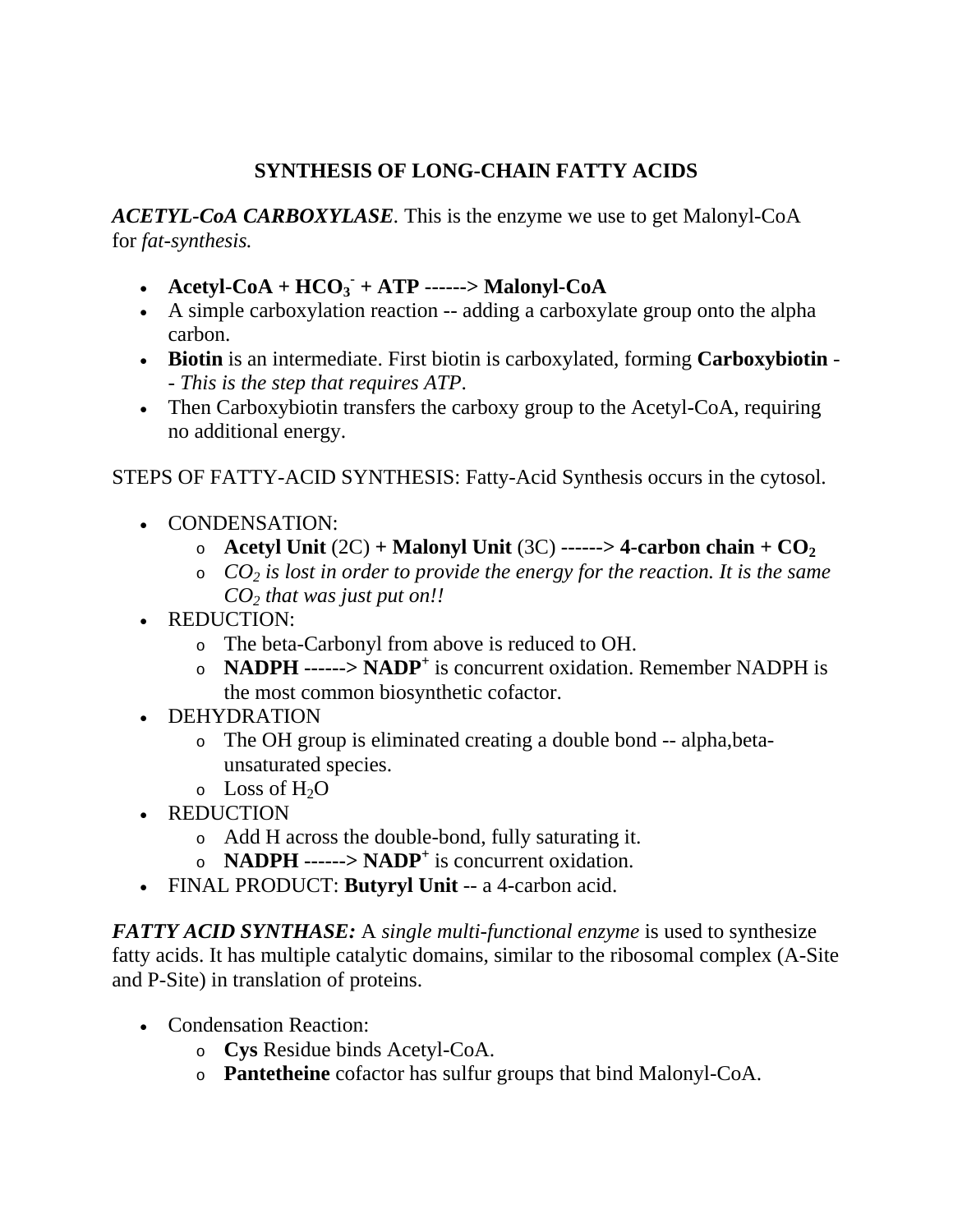- o These two parts of the big enzyme then bring the constituents close enough together to undergo condensation.
- Then the other reactions occur at distinct sites on the protein.
- Elongation:
	- o The butyryl unit is then translocated back to the Cysteine site.
	- o The now-free Pantetheine site can now accept another malonyl unit to continue elongation.
- Termination: The process stops by a hydrolysis reaction, always at 16-carbons, at **Palmitate** for some reason.

**REGULATION OF FATTY ACID SYNTHESIS**: Fat synthesis is an anabolic process, so it is promoted by *dephosphorylation*.

- Positive Effectors: General surplus of energy
	- o High ATP
	- o High insulin:glucagon ratio.
	- o INSULIN -- STIMULATES **Acetyl-CoA Carboxylase** by **dephosphorylating** it.
		- Insulin activates a Phosphoprotein Phosphatase ------> Dephosphorylate the enzyme
	- o CITRATE in the cytosol allosterically stimulates Acetyl-CoA Carboxylase.
		- Citrate can also break down to Oxaloacetate and Acetyl-CoA, and Acetyl-CoA can then be used as a fatty-acid building block.
- Negative Effectors: General lack of energy
	- o High ADP
	- o Low insulin:glucagon ratio
	- o GLUCAGON, EPINEPHRINE -- INHIBITS **Acetyl-CoA Carboxylase** by **phosphorylating** it directly.
- Inhibited by *Long-Chain Acyl-CoA*, i.e. intermediates of beta-oxidation.

# DESATURATION OF LONG-CHAINS FATTY ACIDS:

- ELONGATION: If we want more than 16 carbons, as in **Stearate**, we must further elongate the fat on the endoplasmic reticulum. This occurs two carbons at a time, utilizing a Coenzyme-A intermediate.
- DESATURASES: **Delta9-Desaturase** would put a double-bond between the 9th and 10th carbons. This would convert our Stearate ------> Oleate.
	- $\circ$  The unsaturation releases two hydrogens which are taken up with  $O_2$  to form  $H_2O$ .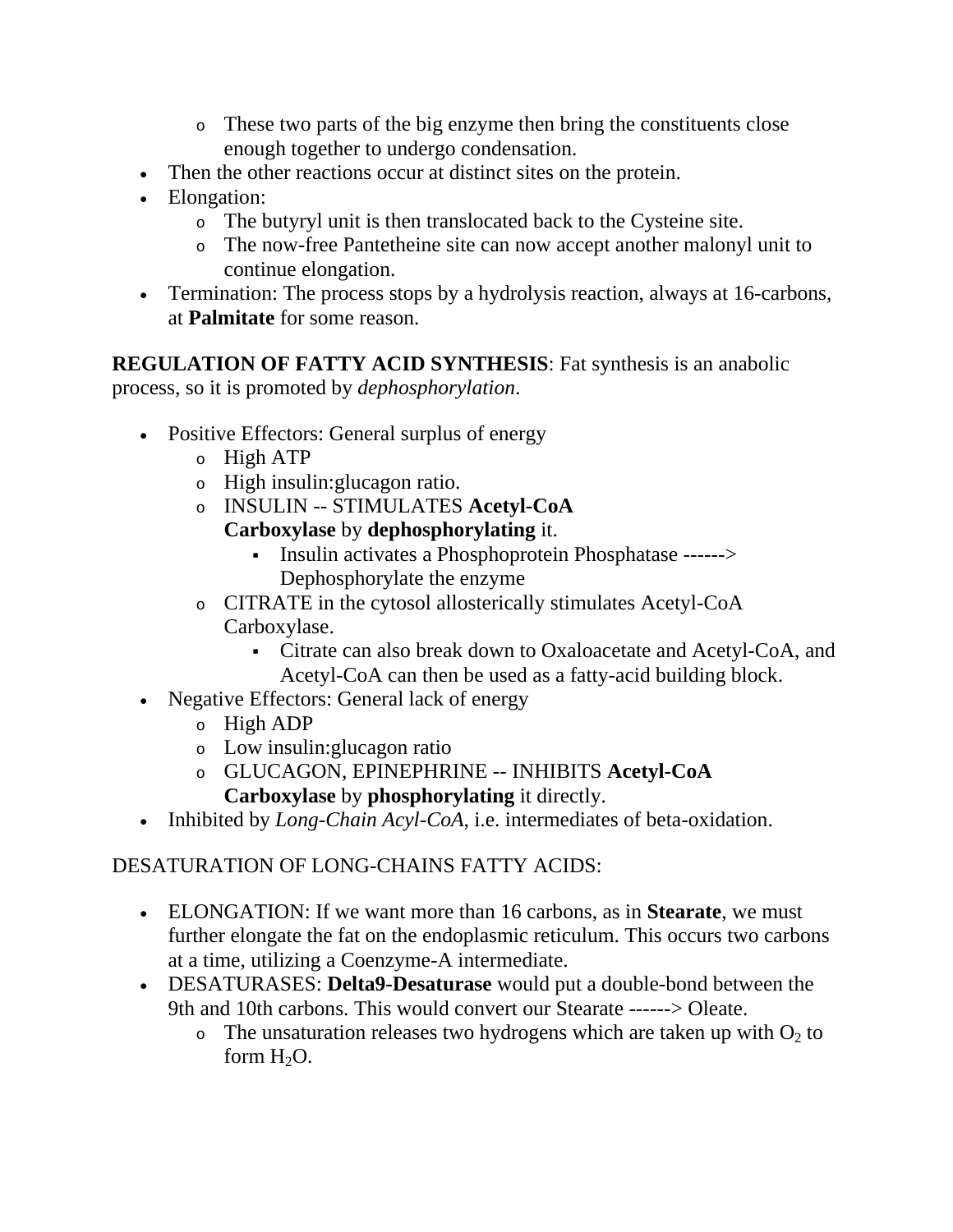- o This is accomplished through an *electron-transport chain* of the following components: NADH, FADH<sub>2</sub>, Cytochrome-b5, and two nonheme iron-sulfur components.
- Human beings have desaturases for **Delta9, Delta4, Delta5, and Delta6** positions.
	- o Plants are different! They can put double-bonds at Delta9, Delta12, and Delta15.
- MODIFICATION OF ESSENTIAL FATS: **Linolenate --** We get this essential fat from plants. It comes in our diet intact with double-bonds at positions that we couldn't create ourselves. Then we can further modify it to create essential polyunsaturated fatty acids.
	- o Elongation *always occurs at the carboxyl end* of the fat, so in effect what happens is that *the potential desaturation positions change* as we elongate the fat.
	- o By alternating elongation with desaturation 4, 5, 6, and 9, we can get polyunsaturated fats of double-bonds three carbons apart.

# **METABOLISM OF CHOLESTEROL**

#### BIOSYNTHESIS OF CHOLESTEROL:

- CONDENSATION: In three steps, we condense 3 acetyl-CoA to form the six carbon **Mevalonate**.
	- o *Acetoacetyl-CoA Thiolase:* **2 Acetyl-CoA ------> Acetoacetyl-CoA**
	- o *HMG-CoA Synthase:* **Acetoacetyl-CoA + Acetyl-CoA ------> 3- Hydroxy-3-methylglutaryl-CoA (HMG-CoA)**
	- o *HMG-CoA Reductase:* **HMG-CoA ------> Mevalonate**
		- This step *ONLY OCCURS IN THE CYTOSOL*. In the mitochondria, ketone bodies are made instead (see below).
		- This is a "double-reduction" of carboxylic-acid all the way to alcohol.
		- Concurrent Oxidation: **2 NADPH ------> 2 NADP<sup>+</sup>**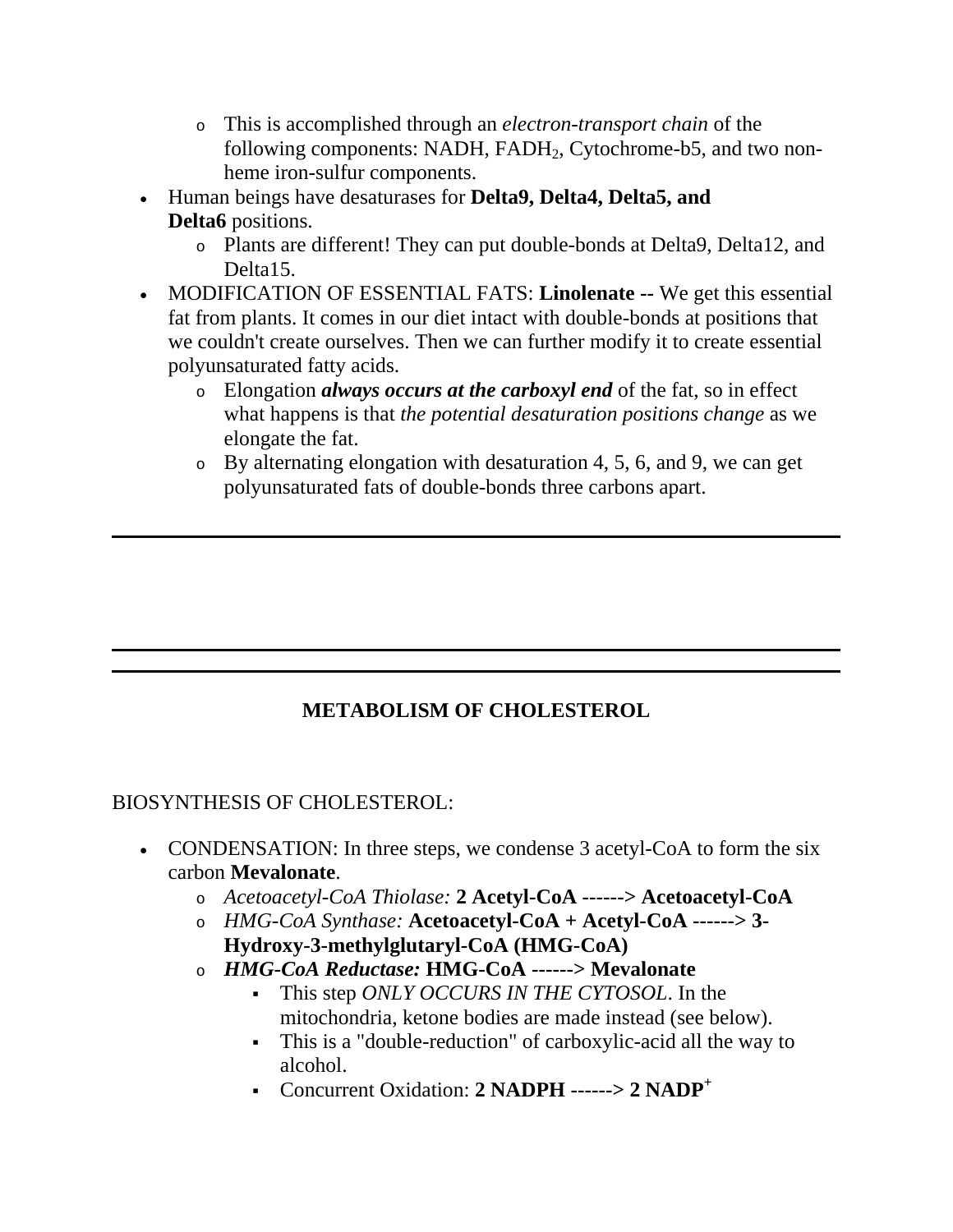- POLYMERIZATION: Mevalonate is polymerized to **Squalene** via polyisoprene intermediates.
	- **o Mevalonate**  $(C_6)$  ------> **Isopentyl Pyrophosphate**  $(C_5)$ 
		- This creates the  $C_5$  isoprene building block for the reactions that follow.
	- **o Isopentyl Pyrophosphate**  $(C_5)$  **------> Geranyl Pyrophosphate**  $(C_{10})$ 
		- Add another isopentyl pyrophosphate.
	- **o Geranyl Pyrophosphate**  $(C_{10})$  **------> Farnesyl Pyrophosphate**  $(C_{15})$ 
		- Add another isopentyl pyrophosphate
	- o **Farnesyl Pyrophosphate + Farnesyl Pyrophosphate ------> SQUALENE (C30)**
		- Condense two Farnesyl Pyrophosphates with each other.
- CYCLIZATION -- Synthesis of **lanosterol**, and then modification to yield cholesterol.
	- <sup>o</sup> **Squalene + O2 ------> Squalene Epoxide**
	- o **Squalene Epoxide ------> Lanosterol**
		- Cyclization occurs at this step.
	- o **Lanosterol ------> Cholesterol:** Modifications to lanosterol at this step include the following:
		- $\bullet$  C<sub>14</sub> comes off as formic acid.
		- Lose two carbons as  $CO<sub>2</sub>$

SYNTHESIS OF KETONE BODIES: Ketone bodies originate from an intermediate of Cholesterol synthesis, **3-Hydroxy-3-methylglutaryl-CoA (HMG-CoA)**

- *HMG-CoA Lyase*: **HMG-CoA ------> Acetoacetate + Acetyl-CoA**
	- o This is a simple cleavage of the 6-carbon HMG-CoA.
	- o *THIS OCCURS IN THE MITOCHONDRIA ONLY.* In the cytosol, HMG-CoA is further synthesized to Cholesterol.

# WHERE IS CHOLESTEROL SYNTHESIZED:

- THE LIVER is the primary site of synthesis.
- ADRENAL GLANDS (Corticosteroids) and GONADS (Sex Hormones) also synthesize significant amounts of cholesterol.

REGULATION OF CHOLESTEROL BIOSYNTHESIS: **HMG-CoA-Reductase** is the target enzyme!

- Short-Term Regulation
	- o **INSULIN** causes DEPHOSPHORYLATION of the target enzyme (via a phosphatase) to INCREASE synthesis.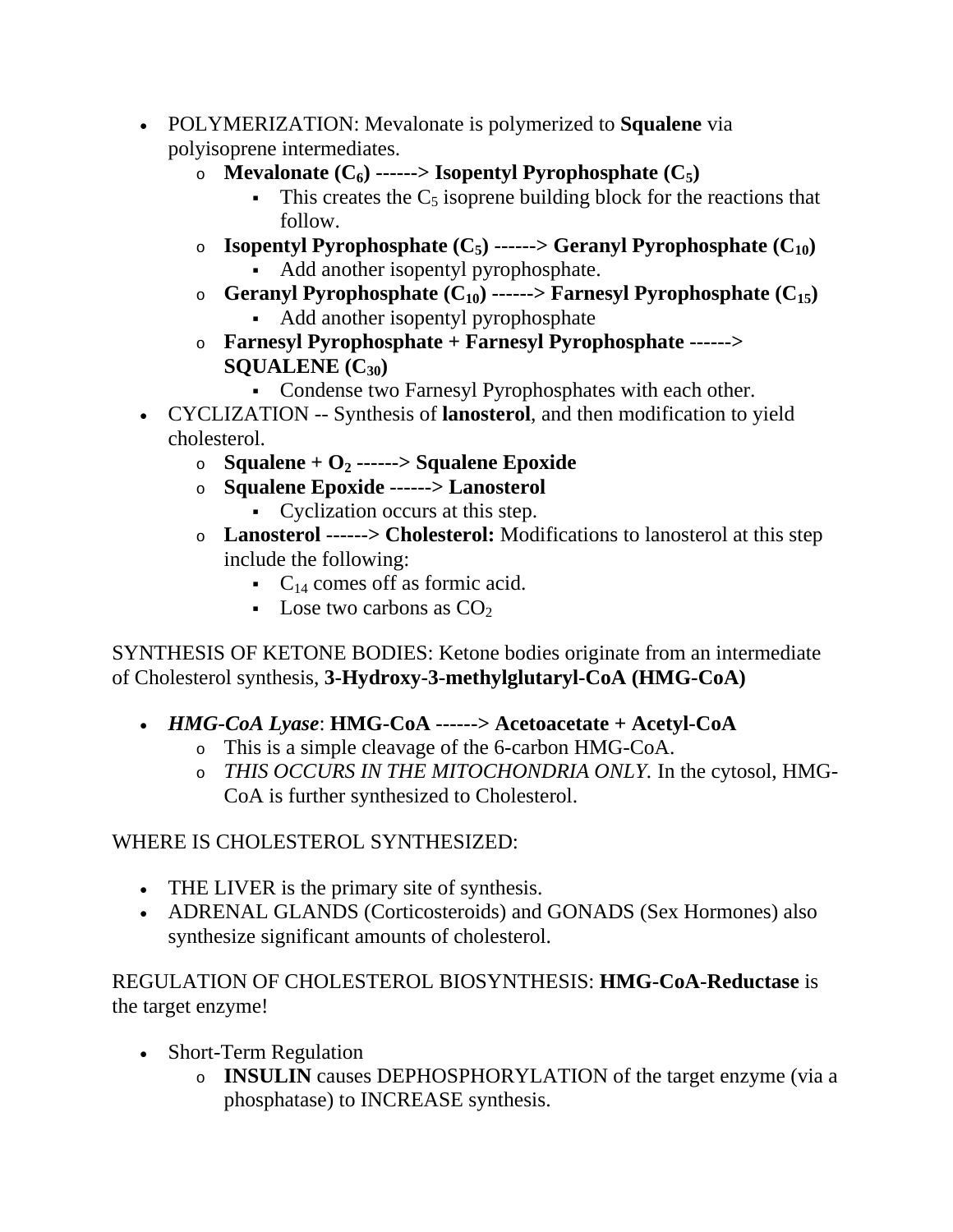- o Conversely, Glucagon phosphorylates the target enzyme to decrease synthesis.
- o OXYSTEROLS (one of the products of synthesis) are negative effectors on the target enzyme.
- Long-Term Regulation
	- o CHOLESTEROL itself (probably from diet) decreases genetranscription of the target enzyme, probably through steroid-receptor interactions.
- Pharmacologic Regulation
	- o MEVINOLIN (i.e. Simvastatin) decreases Cholesterol synthesis and is used therapeutically.

FORMATION OF CHOLESTEROL ESTERS: This is how we STORE cholesterol.

- Storage as **Lipid Droplets**: **ACAT -- Acyl-CoA Cholesterol Acetyltransferase**
	- o **Cholesterol + Acyl-CoA ------> Cholesteryl Ester + Coenzyme-A**
		- This occurs in LIVER and some other steroid-tissues.
		- It is stored as a hydrophobic lipid droplet in the cytoplasm of these cells.
- Storage as **Lipoproteins**: **LCAT -- Lecithin Cholesterol Acetyltransferase**
	- o **Cholesterol + Phosphatidylcholine ------> Cholesteryl Ester + Lysophosphatidylcholine**
		- This is the esterified form of Cholesterol found in the Bloodstream.

**CYTOCHROME-P450:** The common enzyme that is involved in **HYDROXYLATION OF CHOLESTEROL**. It is called a "mixed-function oxidase"

- Hydroxylation of cholesterol is the common step in modifying cholesterol to form steroid hormones.
- Two different types of Cytochrome-P450
	- o *Mitochondrial Cyt-P450* -- Used to hydroxylate cholesterol to form sexhormones
	- o *Endoplasmic Reticulum Cyt-P450* -- used both for cholesterol hydroxylation and for metabolism of **xenobiotic (foreign)** substances such as **ethanol** in the liver!
- Mechanism:
	- $\Omega_2$  is used to hydroxylate on of the positions on the cholesterol.
		- $1/2O<sub>2</sub>$  goes to hydroxylation cholesterol, and the other  $1/2O<sub>2</sub>$  eventually forms  $H<sub>2</sub>O$ .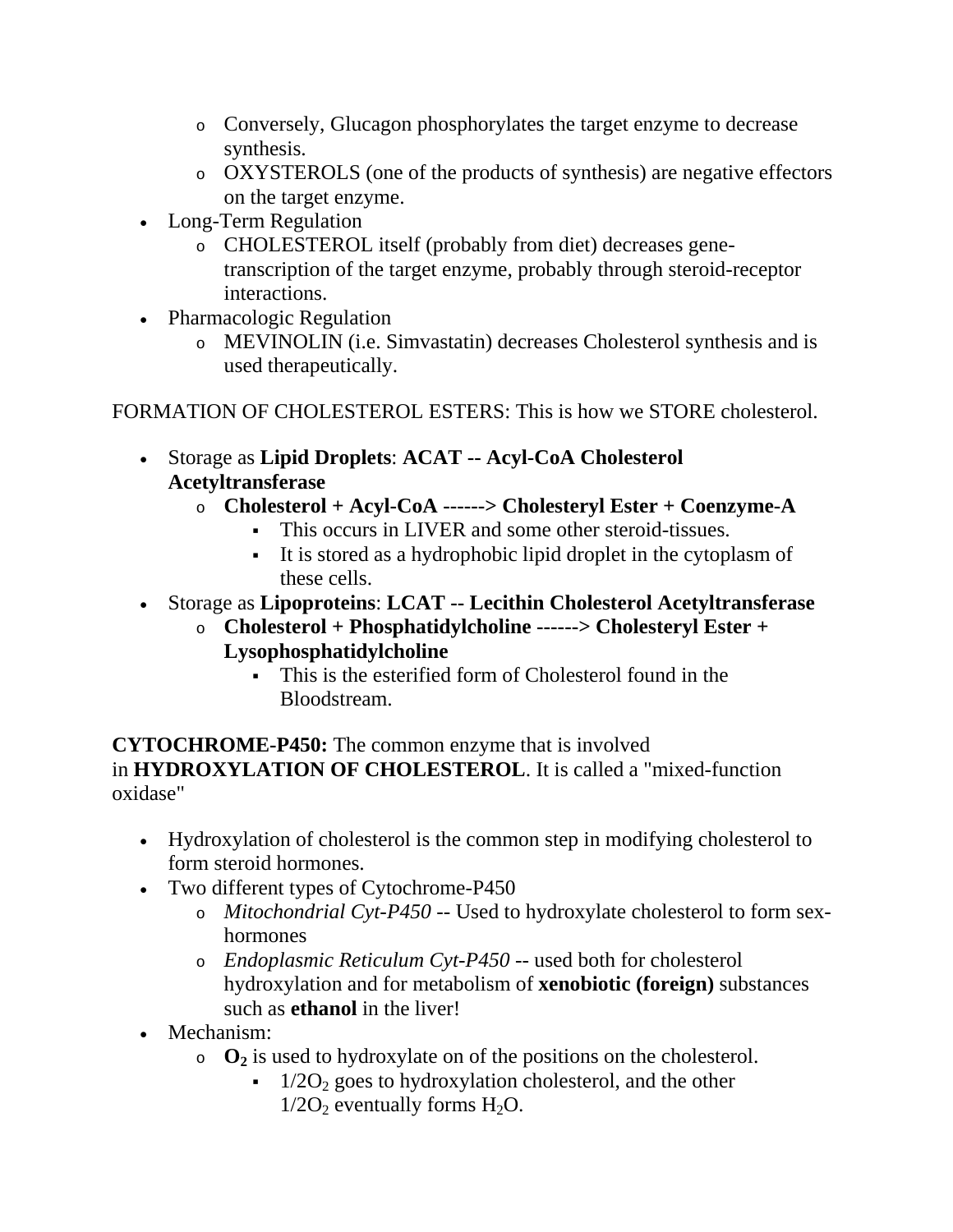- o **Electron-Transport Chain:** A small ETC-Chain is used to reduce the  $O<sub>2</sub>$  to OH and to oxidize the carbon to an alcohol function. Order of events follows
	- Cytochrome-P450 (Fe II/III) ------> Cytochrome-P450 Reductase ------> NADPH.
	- **Ultimate result:**  $O_2$  is reduced while NADPH is Oxidized

#### SYNTHESIS OF STEROID HORMONES:

- **CHOLESTEROL ------> PREGNENOLONE**: Removal of 6 of the sidechain carbons. *This step is common to all steroid hormone synthesis.*
	- o This step occurs on the mitochondrial membrane.
- CORTICOSTEROIDS: Pregnenolone, plus:
	- o Hydroxylation of C-21 (via Cyt-P450)
	- o beta-Hydroxylation (OH pointing up) of C-11
- ALL SEX HORMONES: Pregnenolone, plus:
	- o Further loss of *all carbons from the side chain*.
	- o **beta17-Hydroxylation**
	- o ESTRADIOL:
		- Loss of 19-methyl group
		- Aromatization of A-Ring
	- o TESTOSTERONE:
		- Oxidation to 3-Keto Group.
- VITAMIN D3 (CHOLECALCIFEROL): Pregnenolone, plus:
	- o B-Ring opens
	- o 1-Hydroxylation
	- o 25-Hydroxylation

#### OTHER IMPORTANT ISOPRENE DERIVATIVES:

- **Dimethylallyl-Phosphate** -- comes from Isopentyl Phosphate  $(C_5)$
- **Dolichol Phosphate** -- 100 Carbons! Comes from condensations of **Farnesyl-Pyrophosphate**  $(C_{15})$ .
- **Geranylgeranyl Phosphate** -- also comes from Farnesyl pyrophosphate

# **PULMONARY SURFACTANT**

COMPOSITION OF SURFACTANT: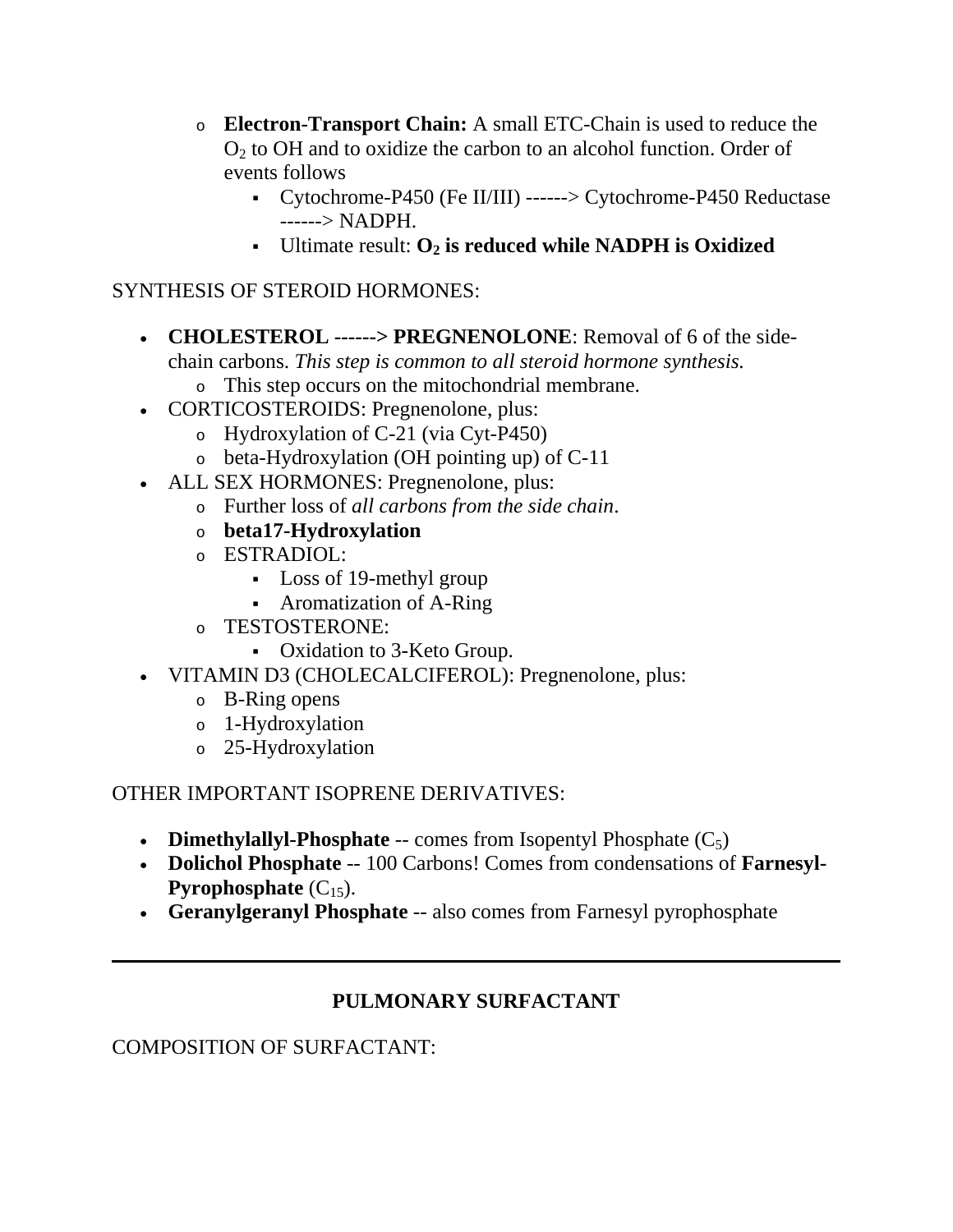- It is about 90% lipid, of which 90% is phospholipid, of which about 2/3 is **1,2- Dipalmitoylphosphatidylcholine (DPPC)**.
	- o DPPC has important mechanical properties that allow it to act as pulmonary surfactant. It has a melting temperature of 40C

**L/S RATIO**: Around the 32nd - 36th weeks, synthesis of phosphatidylcholine in the infant increases markedly. This is in indication that pulmonary surfactant is being synthesized.

- Phosphatidylcholine is also known as **Lecithin.**
- Synthesis of Sphingomyelin doesn't increase at all.
- Hence, one can measure the **L/S-Ratio** to determine whether the baby's lungs are yet mature enough to breathe. This is done clinically.

**Respiratory Distress Syndrome (RDS)**: Any breathing problem in the newborn or adult.

• The most common cause of RDS in the newborn is a lack of surfactant, which isn't yet synthesized.

**Type-II Alveolar Cells:** They produce surfactant.

 Synthesis may be stimulated by glucocorticoids, cholinergic agents, and thyroxine. It may also be produced pharmaceutically by cholinergic agents.

Surfactant turns over very rapidly. Both Type-II lung cells and macrophages participate in the uptake of surfactant.

There are pharmacological agents available to emulate surfactant in the neonate until his/her lungs are mature enough to breathe on their own.

SURFACE TENSION: Surfactant decreases the surface tension in lungs, and therefore surface pressure. This prevents the coalescence of alveolar walls with each other.

# **DIGESTION, ABSORPTION, AND TRANSPORT OF LIPIDS**

SYNTHESIS OF BILE ACIDS: Bile acids are synthesized from cholesterol in the liver, stored in the gall bladder, and secreted through the common bile duct.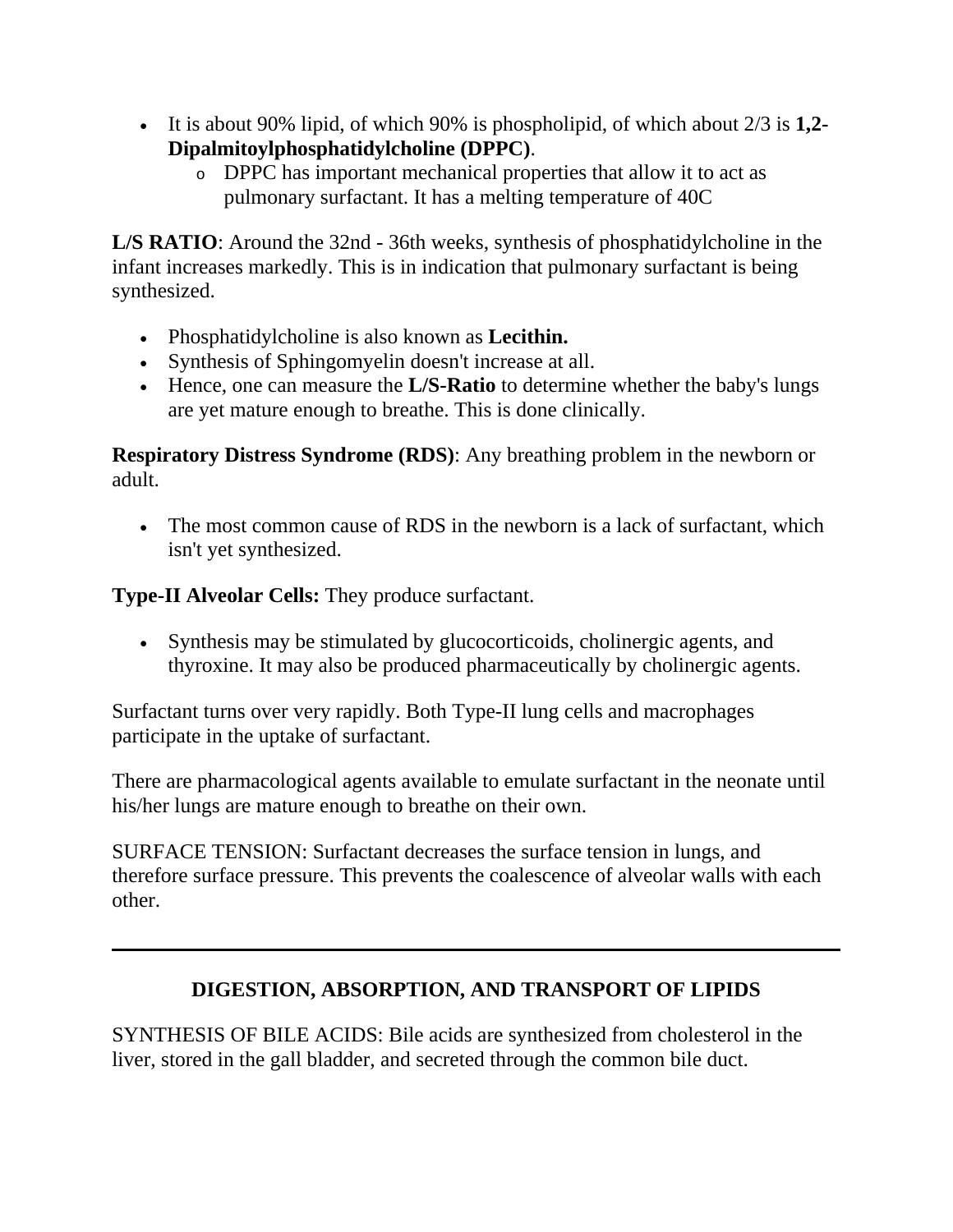- **alpha-Hydroxylation of 7-carbon** is the key step in bile-acid synthesis. This hydroxylation destines the product to become a bile-acid.
- **Lose 3 carbons of the alpha-side:** This is also common to all bile acids. Then the terminal carbon is oxidized to an acid (hence bile acid).
- **Ring Junction is reorganized:** The A-Ring reconnects with the B-Ring such that it is no longer in the plane of the molecule. This serves to *disrupt the membrane* by putting a kink in it, which aids bile acids in their detergent function.

**CHOLATE:** The major bile acid. It has three OH-groups in the rings, and a carboxylic acid at the end of the side chain.

**DEOXYCHOLATE**: The minor bile acid. It is missing one of the OH-groups (at the 12 carbon)

SYNTHESIS OF BILE SALTS: Bile salts are just bile acids with the carboxylate function modified by adding an amine to it via an amide linkage. Bile Salts are *even more polar* than their corresponding acids.

- **Glycocholate:** Cholate with glycine added as an amide function.
- **Taurocholate**: Cholate with **Taurine** added as an amide function. Taurinine is a modified cysteine.
- **Glycochenodeoxycholate** and **Taurochenodeoxycholate** are the minor bile salts.

SECONDARY BILE ACIDS AND SALTS: Bacteria in the intestine can modify bile salts by removing the 7alpha-carbon, to create a series of "secondary" bile salts.

#### BILE-ACID FUNCTIONS:

- **Emulsification** of triacylglycerols. Emulsification is a physical, not a chemical, process.
- Promote absorption of fat-soluble vitamins.
- Maintain cholesterol homeostasis by promoting excretion of cholesterol -- i.e. extra cholesterol in the system can be disposed of as bile.

COMPOSITION OF HUMAN BILE: It contains pure cholesterol, phospholipid, and bile acids.

- It is about 70% bile acids, consisting primarily of cholate (major bile acid), deoxycholate (secondary bile acid), and chenodeoxycholate (minor bile acid)
- Bile is normally about 8% cholesterol.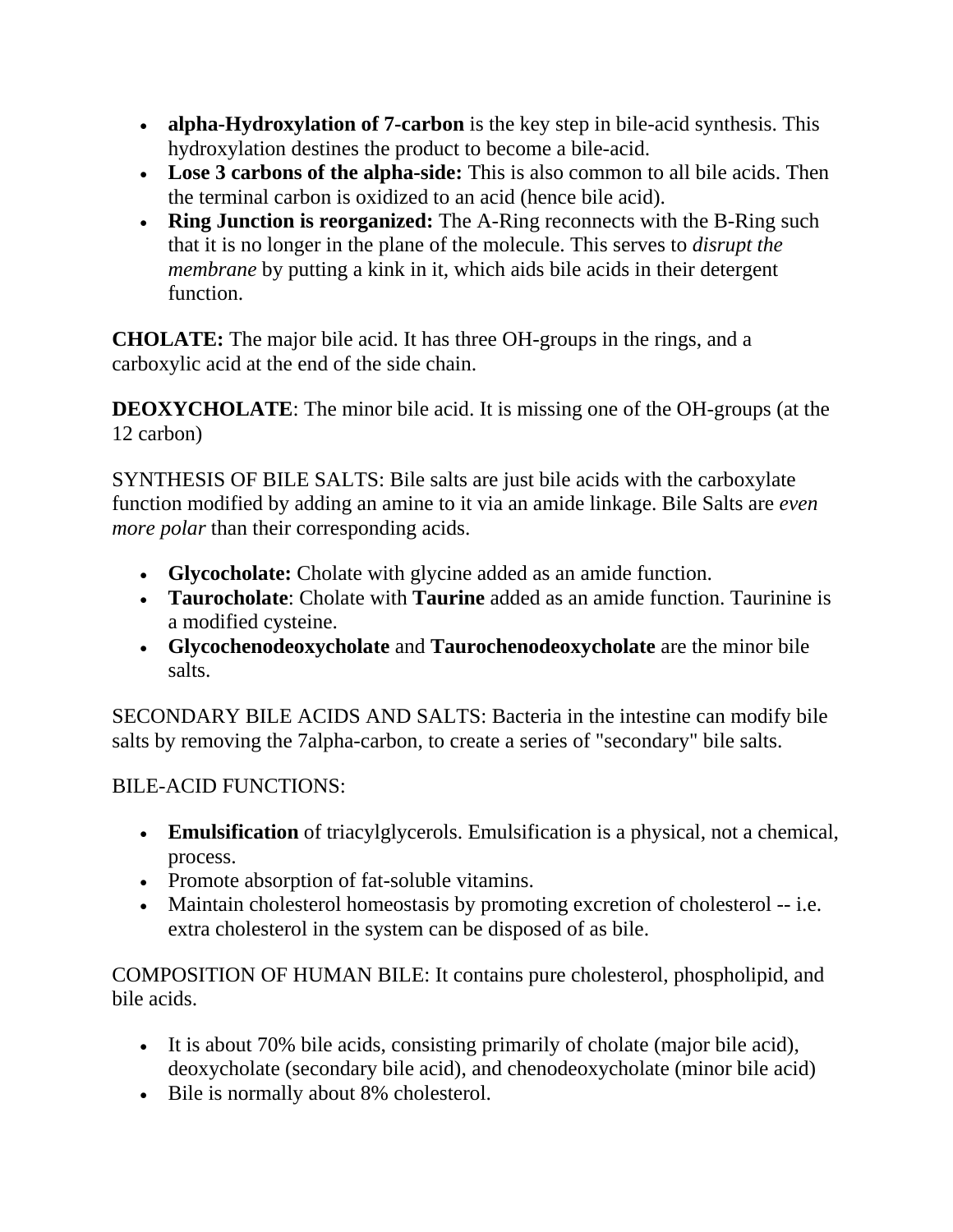**GALLSTONES:** If the amount of cholesterol in bile acids get *above 15%*, then gallstones may result. If cholesterol gets too high, then they may crystallize out of solution in the gall bladder, where bile is concentrated tenfold before secretion.

- Cholecystectomy -- removal of gall bladder.
- Feeding of extra bile acids to dissolve the excess bile in gall bladder.
- Dissolve with organic solvent.
- Sonic disruption of the gallstone by a procedure known as **lithotripsy**.

**ENTEROHEPATIC CIRCULATION:** The circulation of bile between the intestine and liver.

- New Synthesis: A small of bile acids are newly synthesized every day. This is mixed in with bile acids that are recirculated.
- **Conjugation:** Adding the glycine or taurine to the bile acid to form a bile-salt, before secretion.
- **Secretion:** We secrete daily about 15-30 grams of bile acids into the GI tract.
- **Deconjugation:** Deconjugation and reduction of bile salts often occurs in the intestine.
- **Reabsorption:** 90% of the bile acids are reabsorbed in the intestinal tract -- in the ileum, after most nutrients have already been absorbed.
	- o Reabsorption sends the acids through the **portal circulation** and ultimately back to the liver.
- **Excretion:** Some bile acids are excreted in the feces on a daily basis, about the same as the amount that is newly synthesized every day. This is one way to get rid of cholesterol.

ABSORPTION and DIGESTION of DIETARY FATS: Order of events that happens in digesting fats

- **EMULSIFICATION**: Physical (not chemical) breakdown of fats.
	- o **MIXED MICELLES:** Emulsification of lipids in the GI-Tract leads to mixed micelles.
		- Mixed Micelles are *partially degraded lipids with detergent-like properties*. They contain bile acids, dietary lipids and phospholipids, fat-soluble vitamins, cholesterol, etc.
		- Mixed micelles are formed in the duodenum and the *nutrientcomponent* is absorbed in the Jejunum through microvilli in the intestinal wall.
		- The bile-acids themselves are not absorbed until later (approx. ileum).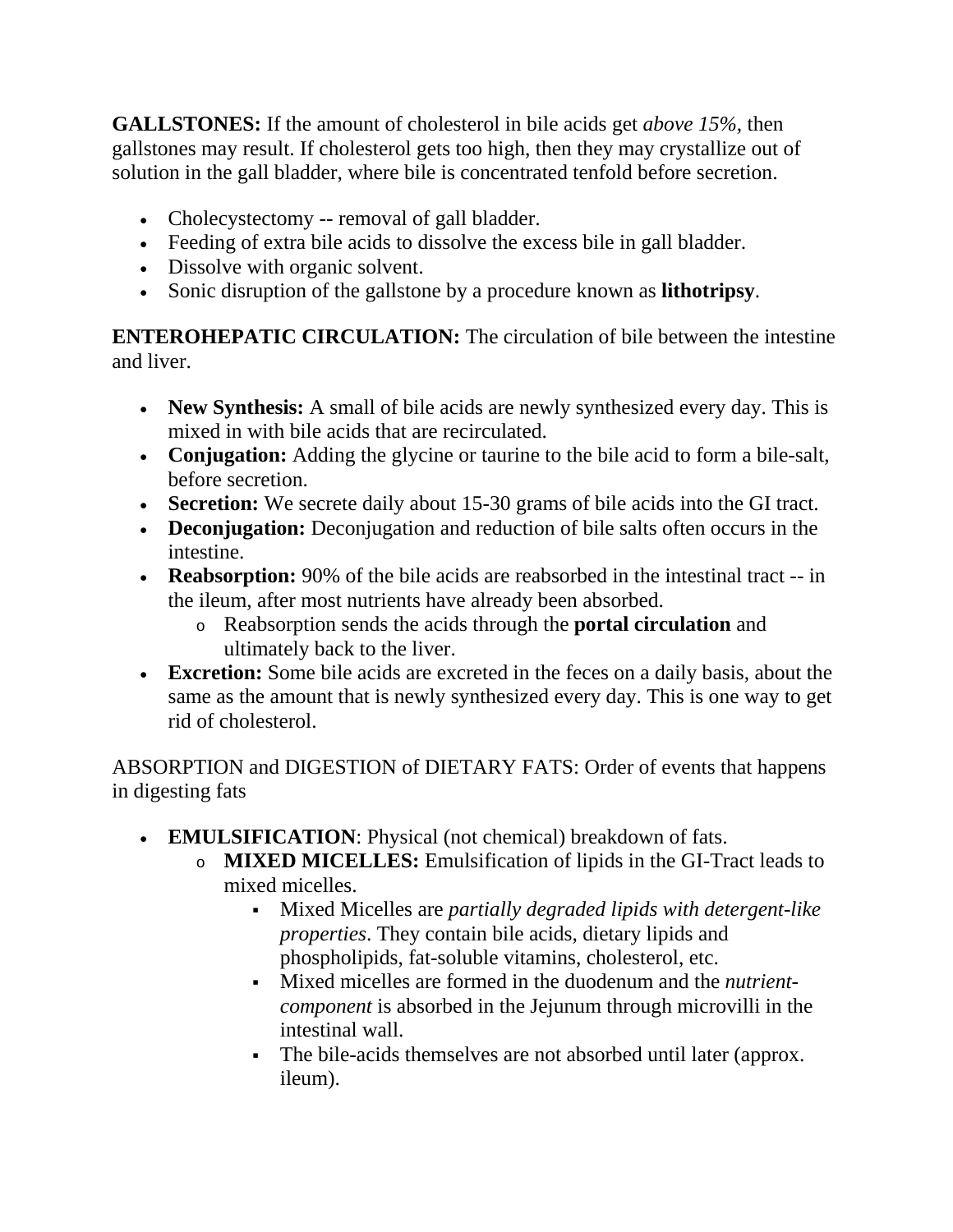- **CHEMICAL BREAKDOWN: Pancreatic Lipolytic enzymes** break down triacylglycerols to individual fatty acids.
	- o **Lipase** Degrades triacylglycerols.
		- The proenzyme (zymogen) is activated by the presence of bile acids, phospholipids, or regulatory enzyme called co-lipase.
	- <sup>o</sup> **Phospholipase A2** Degrades phospholipids
		- The proenzyme (zymogen) is activated by trypsin and  $Ca^{2}$
	- o **Cholesteryl Ester Hydrolase** Degrades dietary cholesterol, usually present in the form of cholesteryl esters.
		- The proenzyme is activated by bile salts.
- **ABSORPTION:** Individual fatty acids (not triacylglycerols) are absorbed through the brush border.
- **RE-ESTERIFICATION:** Once inside intestinal enterocytes, triacylglycerols and cholesteryl esters are reformed.
	- o Form **Triacylglycerols** Using *Acyl-CoA-Synthetase* and *Acyltransferase*.
- **CHYLOMICRON ASSEMBLY**: The newly formed triacylglycerol droplets are then assembled into a chylomicron:
	- o Chylomicron is a form of *lipoprotein*, consisting of lipid and protein.
	- o This assembly occurs in the intestinal epithelial cells.
- **TRANSPORT** into the **lymphatic** system for the most part. Chylomicrons always travel in lymph to the extrahepatic tissues -- except short chained fats.
	- o SHORT-CHAINED FATS (up to 10 carbons): The majority of these fats are carried through the **portal circulation** back to the liver -- not the lymph!
		- Here is another reason that fetuses utilize short-chains fats -- they are absorbed and sent directly to the infant's liver, rather than going through lymphatic system.
	- o LONG-CHAINED FATS: (greater than 12 carbons): The majority of them are carried through the lymphatic system and thereby distributed throughout the body.
- **FATS TRAVEL to LIVER:** Fats make their way back to liver, from lymphatic or portal circulation. They then utilize **lipoproteins** (see below) to get distributed to target tissues.
- **UTILIZATION at TARGET TISSUE:** At the target tissue, fats are broken back down again, using **lipoprotein lipase.**
	- o *Lipoprotein Lipase:* **Triacylglycerol ------> Monoacylglycerol + 2 Fatty Acids**.

# GENERAL STRUCTURE OF LIPOPROTEINS:

**Core** of non-polar lipids.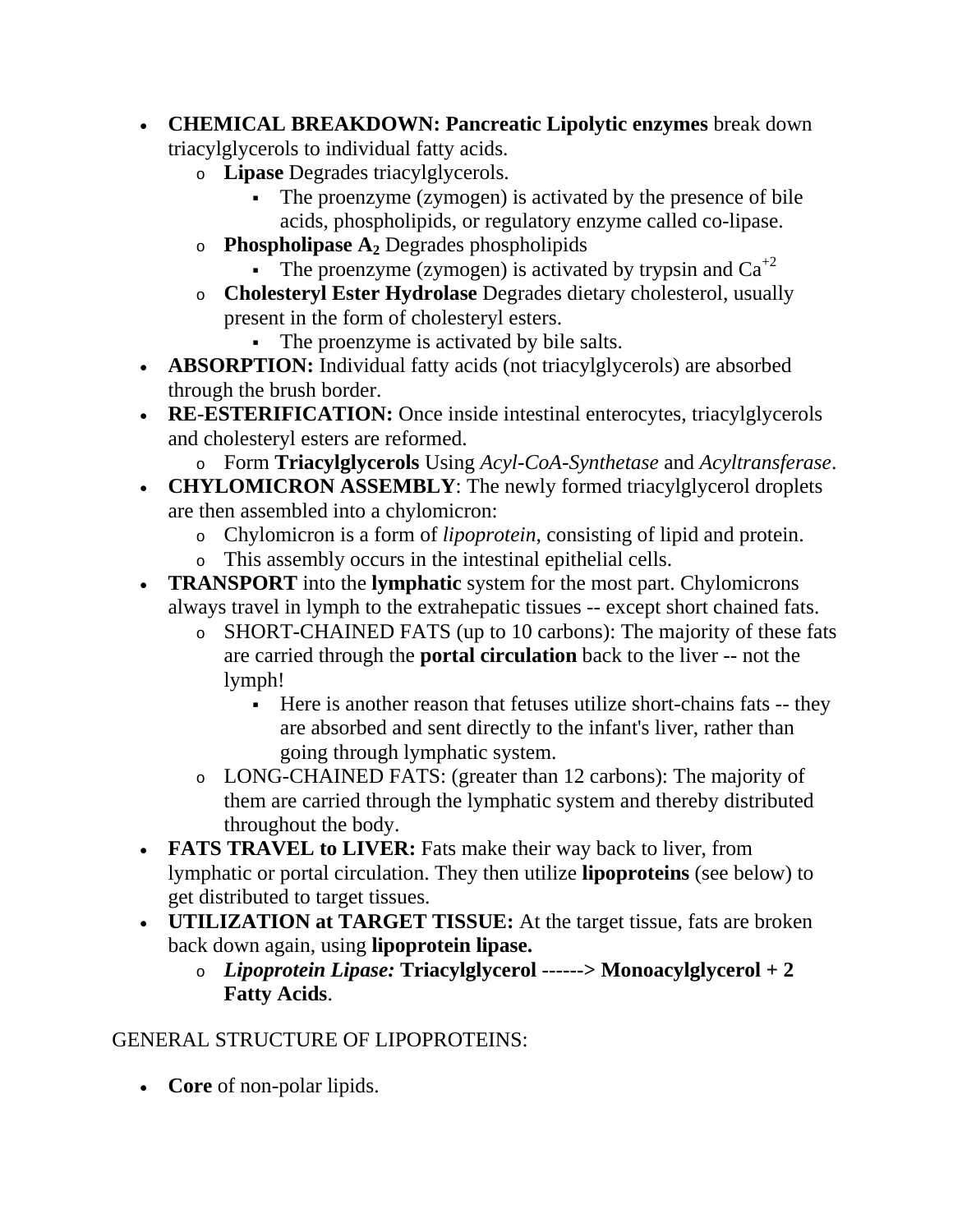- **Monolayer** of phospholipids surrounding the core.
- Integral and peripheral **apoproteins** dispersed throughout.

CATEGORIES OF LIPOPROTEINS: Lipoproteins are often categorized according to density, which is dependent upon the relative amount of protein present. The more protein present, the higher the density of the lipoprotein.

- **Chylomicrons** -- these are the lowest density (and therefore) largest lipoproteins.
	- $\circ$  Half-life = about 30 minutes
	- o This is why fasting overnight is sufficient to take a blood-test to measure triacylglycerols -- we get rid of the influence of chylomicrons in the bloodstream by doing this.
- **VLDL:** Very Low Density.
	- o These are the *initial* lipoproteins to carry triacylglycerols from the liver to target tissues.
	- $\circ$  Half-life = a few hours
- **IDL**: Intermediate Density
	- o Transient lipoprotein.
	- o VLDL's become IDL's when they lose the triacylglycerol component.
- LDL: Low density
	- $\circ$  Half-life = a few days. These guys stick around the longest.
	- o IDL's become LDL's when they lose the **Apo-E** protein.
- **HDL**<sub>2</sub>: High Density
	- $\circ$  Half-life = a few days.
- **HDL<sub>3</sub>:** High Density -- another variety of HDL.

KRINGLE DOMAINS: Lipoproteins have multiple kringle domains -- (a supersecondary protein-structure motif).

#### FUNCTION AND TRANSPORT OF LIPOPROTEINS:

- DIETARY LIPID TRANSPORT SYSTEM (INTESTINAL)
	- o **Chylomicrons** are synthesized and secreted in the intestinal epithelium
	- o They travel through lymph to target, where they "deliver" the lipids to the target tissues. (the lipids are the broken down).
	- o **Chylomicron-Remnants** then go back to the liver where they are degraded.
		- Chylomicron-remnants contain apo-proteins as well as *cholesterol* -- this is one source of influx for cholesterol into the liver.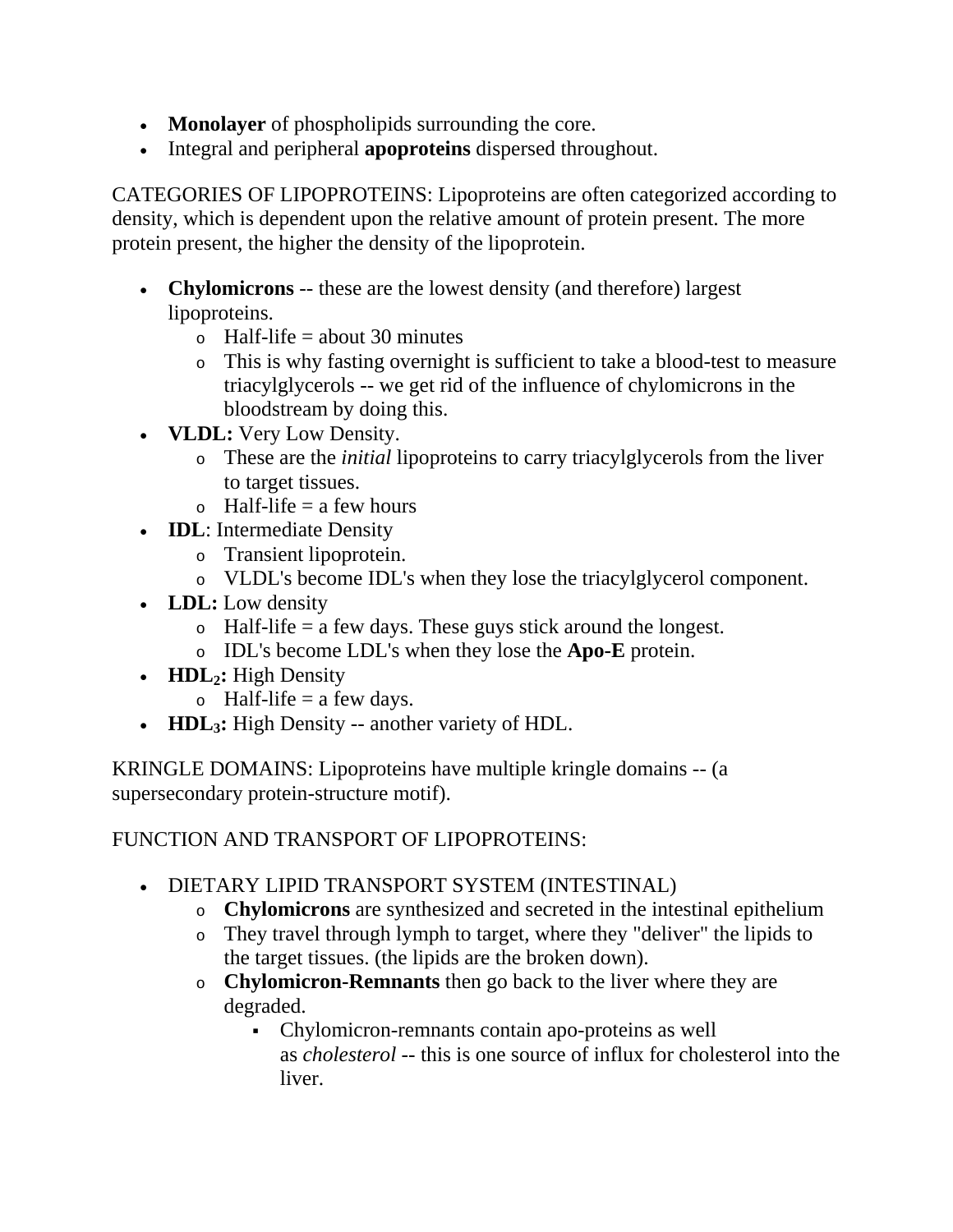- TRIACYLGLYCEROL SECRETION SYSTEM (LIVER): Overall flow is VLDL ------> IDL ------> LDL
	- o Liver synthesizes triacylglycerols and packages them into **VLDL's**.
	- o VLDL'S travel to extra-hepatic tissues to deliver fats.
	- o VLDL'S are then degraded to IDL's and then to LDL's. So we get **LDL'S from VLDL'S**.
- **REVERSE CHOLESTEROL** TRANSPORT SYSTEM (LIVER) -- this is a way of retrieving extra cholesterol from tissues.
	- o Liver sends out an "empty" **HDL** particle which makes its way to target tissues, where it picks up cholesterol.
	- o The HDL then carries the cholesterol back to the liver.

SUMMARY: Two ways of getting cholesterol from the tissues back to the liver -- Chylomicron-Remnants and Reverse-Transport HDL-Particles.

LIPOPROTEIN ENZYMES: Following are the enzymes that breakdown lipoproteins.

- Lecithin-Cholesterol Acyltransferase: LCAT -- it transfers acetyl groups from phosphatidylcholine to cholesterol, in order to form **cholesteryl esters**.
- **Lipoprotein Lipase --** breaks down chylomicrons to release the triacylglycerols at target tissues.
- Hepatic Lipase -- liver sinusoids
- Acid Lipase -- lysosomes

# **LIPIDS AS METABOLIC FUELS**

FUEL RESERVES: Triacylglycerols are the major form of fuel reserve, found in adipose tissue. In muscle, fuel is stored primarily as protein. Liver stores some as protein, fat, and glycogen.

 Triacylglycerols are ideal storage form because: (1) they are hydrophobic and can thus by stored anhydrously, and (2) they store carbons in the most reduced form.

SYNTHESIS OF TRIACYLGLYCEROL: Triacylglycerol can be synthesized in multiple ways.

- From Phosphatidic Acid: Diacylglycerol can be taken to triacylglycerol by the action of *acyltransferase*.
	- o **Phosphatidic Acid ------> Diacylglycerol ------> Triacylglycerol**.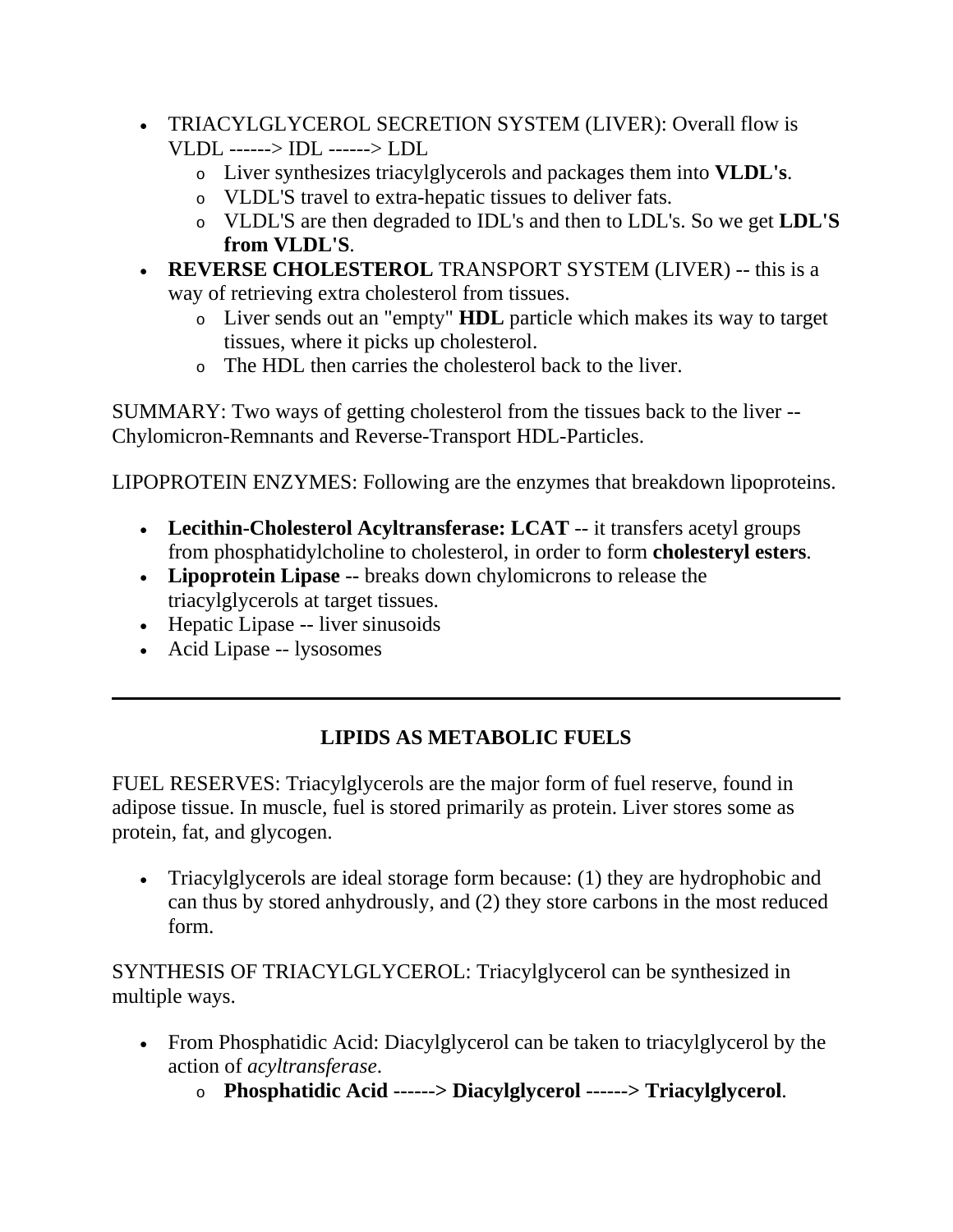- **GLYCEROL BACKBONE**: Adipose tissue requires that glycolysis is going on, in order to provide the glycerol backbone (3 carbon trialcohol) for triacylglycerols. Dihydroxyacetone Phosphate (DHAP), an intermediate in glycolysis, is the starting point for this backbone.
	- o **DHAP ------> Glycerol-3-Phosphate ------>** "Glycerol Backbone"
- TRIACYLGLYCEROLS FROM LIPOPROTEINS:
	- o *Lipoprotein Lipase:* Releases fatty acids from lipoproteins. **Fatty Acids ------> Acyl-CoA ------> Triacylglycerols**

REGULATION OF TRIACYLGLYCEROL SYNTHESIS: INSULIN turns it on.

- Insulin promotes **lipoprotein lipase** -- breakdown of fat-containing lipoproteins (such as chylomicrons) and subsequent release of the fats to adipose tissue.
- Insulin also promotes glucose transporters -- uptake of sugars by tissues, and hence lower blood glucose.

MOBILIZATION OF TRIACYLGLYCEROLS (LIPOLYSIS) -- GETTING RID OF THE FAT

- *Hormone-Sensitive Triacylglycerol Lipase*: **Triacylglycerols ------> ------> --- ---> Fatty Acids + Glycerol**. This is just a matter of cutting each of three ester bonds to yield free fatty  $acids + glycerol$ . This is accomplished in three reactions by a series of lipases.
	- o Glycerol then goes back to the liver.
	- o Fatty Acids are taken up by **Albumin** and carried to target tissues in the bloodstream.

REGULATION OF LIPOLYSIS: Lipolysis generally is stimulated by catabolic hormones and inhibited by insulin.

- *Hormone-Sensitive Triacylglycerol Lipase* is activated by **Phosphokinase-A**, via the adrenergic pathway (i.e. via cAMP).
	- o So, *Epinephrine and Glucagon* (generally catabolic) directly stimulate it.
	- o Thyroxine and Cortisol *indirectly* stimulate it via regulation of protein synthesis.
	- o The Lipase is PHOSPHORYLATED when ACTIVATED. Once again, it is activated by PKA, via the cAMP signal transduction pathway.
- **Phosphoprotein Phosphatase:** The standard regulatory enzyme which *turns off* fat-mobilization by dephosphorylating the Triacylglycerol Lipase.
- **Insulin:** Activates **phosphodiesterase** to get rid of the cAMP ------> turn off lipase activation.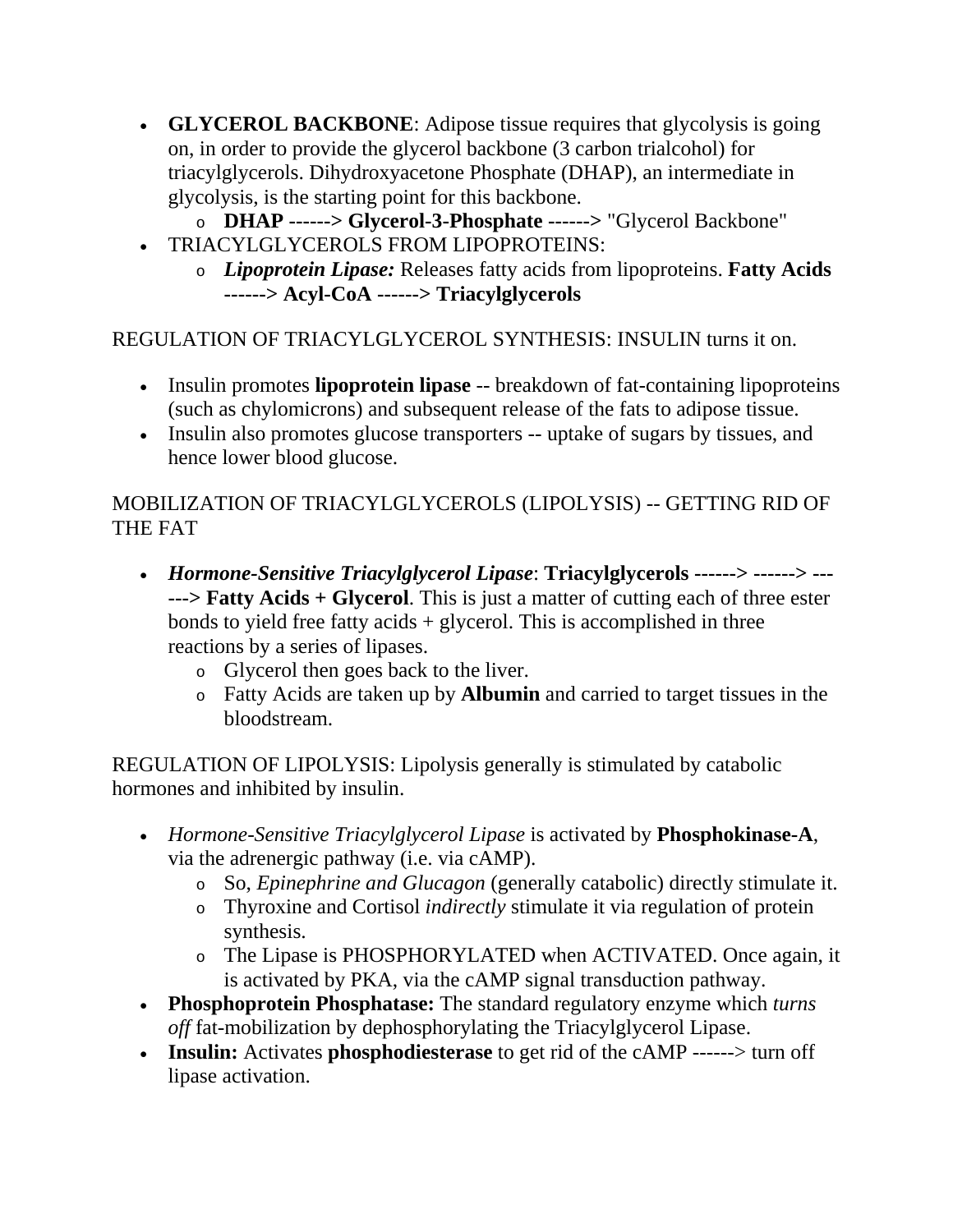**BROWN ADIPOSE TISSUE**: Most adipose is white. This is an exception.

- FUNCTION: **Thermogenic.** It would be found on the back of polar bears, to keep them warm in winter.
- Brown  $=$  it has lots of mitochondria. It mobilizes triacylglycerols and then uses them in the cells, in the mitochondria, to completely oxidize them and generate heat.
- Inner Mitochondrial Membrane does *not contain the standard ATPase (ATPproducing) channels.* Instead they contain different hydrogen channels which serve as an **uncoupler**, so that the electron-transport energy is not harnessed as ATP, but instead is dissipated as heat.

KETONE BODIES: Ketone Bodies are a *fuel*. They are made primarily in the liver.

- **Acetoacetate**
- **3-hydroxybutyrate** -- a reduced derivative of acetoacetate.

SYNTHESIS OF KETONE BODIES: Synthesis occurs in the mitochondria only. **HMG-CoA ------> Acetoacetate + Acetyl CoA**.

- In the mitochondrion, **HMG-CoA Lyase** makes Acetoacetate from HMG. This was an alternative to synthesizing cholesterol via HMG-CoA Reductase.
	- o So these are two different fates for the HMG-CoA intermediate. You can either make mevalonate in the cytosol or Acetoacetate in the mitochondria.

UTILIZATION OF KETONE BODIES: How we use them as energy

- *CoA-Transferase*: Takes a Coenzyme-A from Succinyl-CoA: **Acetoacetate --- ---> Acetoacetyl-CoA**.
	- o This then is an alternative use of Succinyl-CoA in the TCA cycle. The enzyme can divert here to generate more Acetyl-CoA.
- *Thiolase:* Forms Acetyl-CoA from it: **Acetoacetyl-CoA + Coenzyme-A ------> 2 Acetyl-CoA**
- Once we have Acetyl-CoA, we can further metabolize it as we please, in this case most likely through the TCA cycle.

KETONE BODY UTILIZATION: Tissue distribution. A *low Insulin:Glucagon ratio promotes the production of ketone-bodies.* That is, **Glucagon** promotes it.

 ADIPOSE TISSUE: Fatty Acids are mobilized in the adipose tissue, under the influence of Glucagon.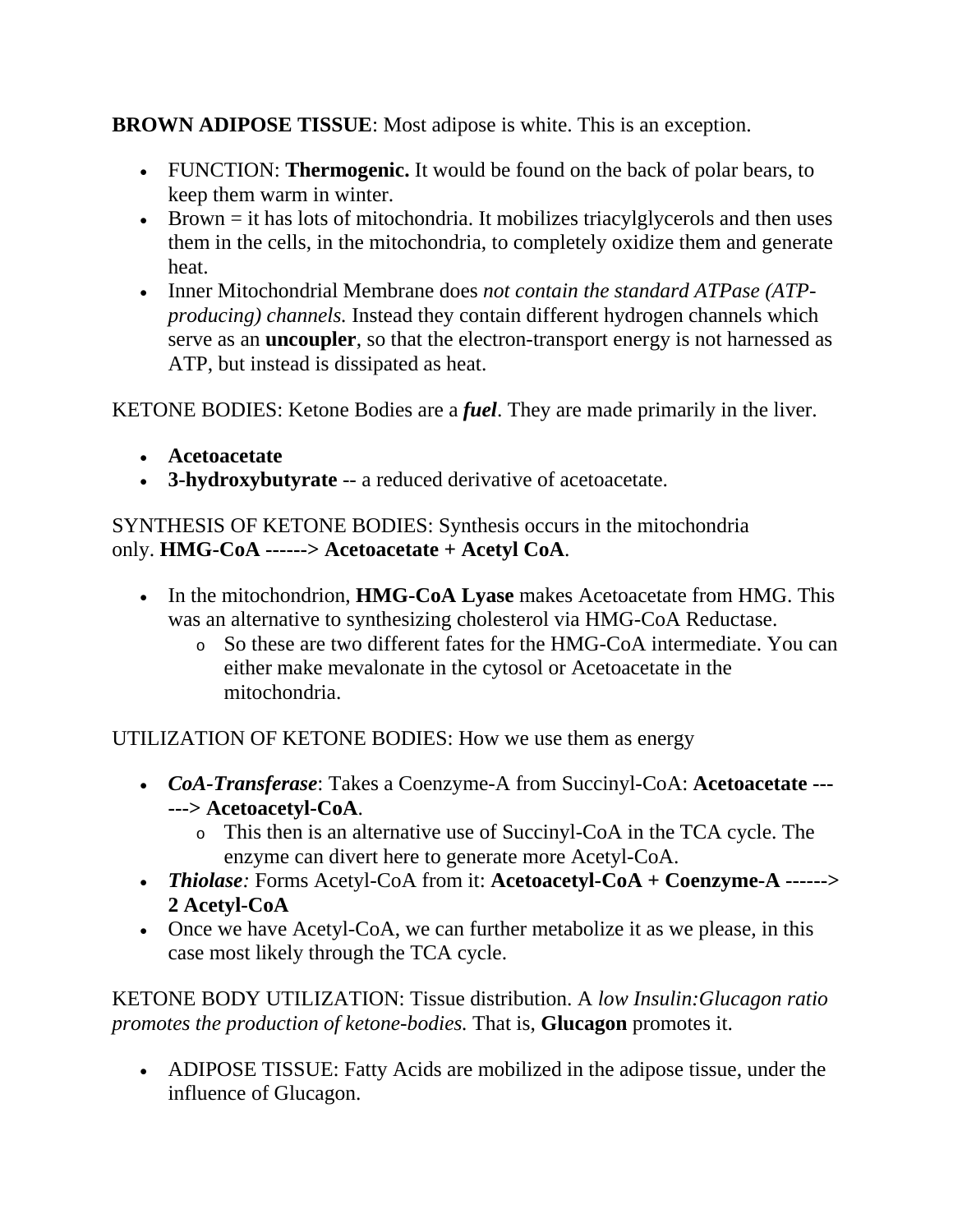- LIVER: Ketone bodies are synthesized when Acetyl-CoA builds up in the liver.
	- o It builds up under the influence of **Glucagon** because *Glucagon promotes beta-Oxidation in adipose tissue*, and beta-Oxidation leaves us with lots Acetyl-CoA. This acetyl-CoA makes its way to the liver and builds up.
	- o Glucagon also promotes gluconeogenesis in the liver. Oxaloacetate is therefore diverted to work on making glucose and is hence unavailable for the TCA cycle. So the TCA cycle is actually depressed in the liver, under the influence of glucagon.
	- o The result of (a) and (b) above is that Acetyl-CoA tends to build up in the liver, under the influence of high Glucagon levels.
	- o Under these conditions, the liver will shunt the excess Acetyl-CoA to the production of ketone bodies.
- EXTRA-HEPATIC TISSUES: Receive the ketone bodies from the liver and utilize them to make Acetyl-CoA.

**KETOACIDOSIS IN DIABETES:** This is the buildup of ketone bodies with Diabetes, due to low Insulin and hence excessive GLucagon.

- The problem lies with ADIPOSE TISSUE. It mobilizes lots of fats in response to little insulin.
- Those fats make their way to the liver where they overload the Acetyl-CoA supply in the liver, and production of ketone bodies results.

#### **ATHEROSCLEROSIS**

ANATOMY OF A VESSEL: The layers, from innermost to outermost

- **Intima Layer** -- consists of endothelial cells on a basement membrane. Blood is exposed to this layer.
- **Internal Elastic Lamina and Membrane** -- expands and contracts as needed.
- **Medial Layer** -- the main layer of smooth muscle, which expands and contracts under regulation. This muscle is interspersed with connective tissue.
- **Adventitia Layer** -- outer layer of fibroblast cells, there to nourish and sustain the muscle cells.

DEGREES OF DAMAGE: Whether or not damage to an artery is reversible depends on how deep the damage is. It is only when there is damage to the endothelial, intimal, and medial layers that extreme damage may occur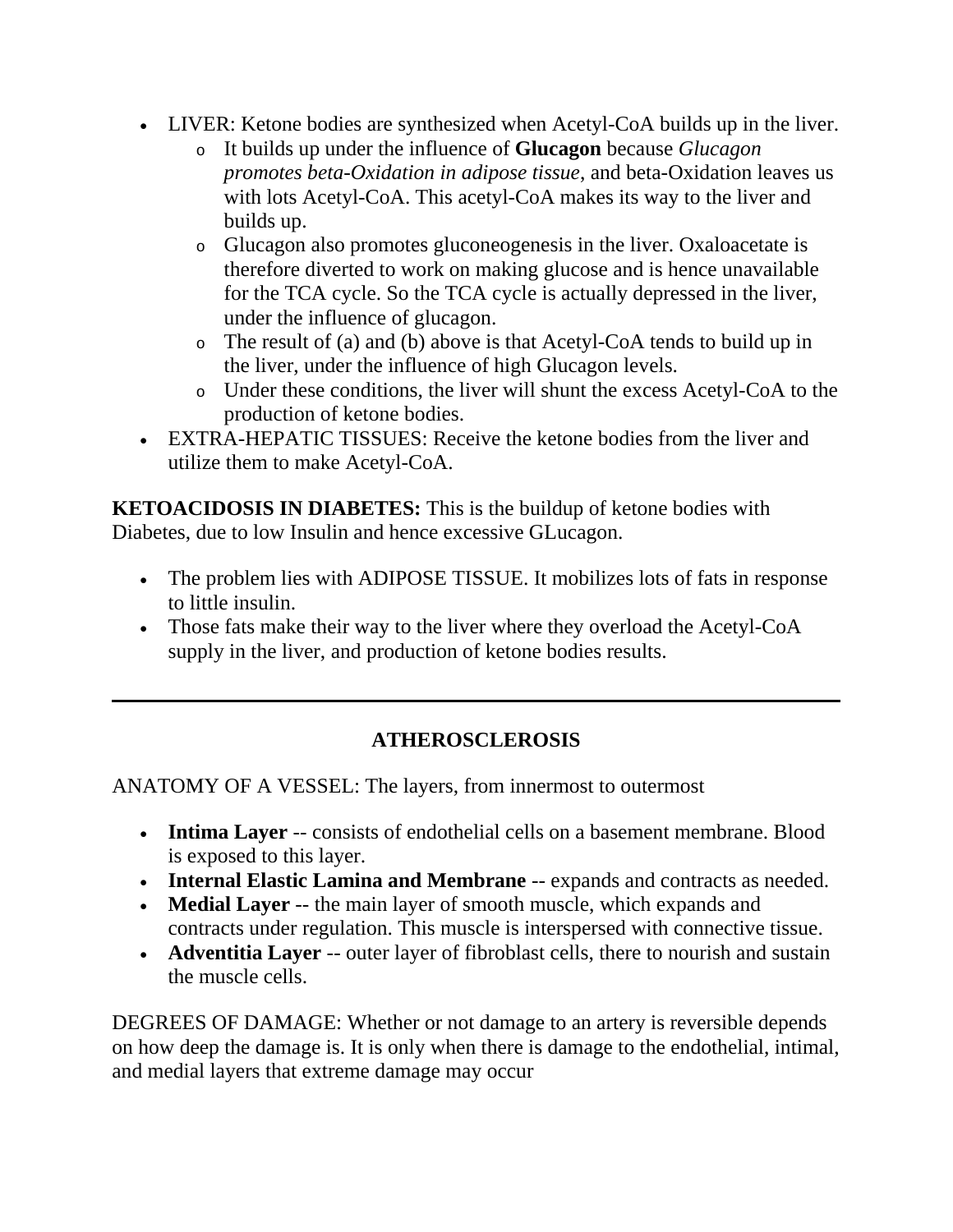CAUSES OF VASCULAR INJURY: Oxidized LDL-Cholesterol accumulating in the blood is the most common cause, but not the only cause.

- *Mechanical Injury* can occur with hypertension, especially at bifurcation points in the arterial tree. High blood pressure can slough off a layer of endothelial cells, exposing collagen ------> platelet aggregation.
- *Diabetes* -- excess glucose can be a source of chemical injury, if it glycates cells in the region (see small-group discussion)
- *Nicotine* -- may cause a chemical insult to vascular walls in a similar way.

LESIONS OF ATHEROSCLEROSIS: Different levels of injury

- **Fatty Streak:** COMPLETELY REVERSIBLE
	- o These cells are rich in *cholesteryl esters* -- not unesterified (free) cholesteryl.
- **Intermediate Fibrofatty Lesion:** IRREVERSIBLE.
	- o Layers of lipid-filled macrophages alternating with layers of smooth muscle cells.
	- o These cells are rich in *free cholesterol*.
- **Advanced Fibrous Plaque:** IRREVERSIBLE DAMAGE
	- o Contains *crystallized cholesterol*.
	- o Core of necrotic material, including smooth muscle, macrophages, and lipid, surrounded by a dense fibrous sheath of connective tissue.
	- o Increased tendency to **rupture** and causes thrombosis.

#### TYPES OF APO-PROTEINS:

- **Apo-A1**: Found in HDL and Chylomicrons. It *activates LCAT, which in turn promotes breakdown of cholesterol-containing lipoproteins.*
- **Apo-B100**: Very large. Found in LDL and VLDL and serves as a receptor for uptake of these particles by target cells. Also plays structural role.
- **Apo-B48:** Structural protein in chylomicrons.
- **Apo-CII:** Serves as a cofactor for lipoprotein lipase -- to aid in breakdown of lipoproteins. Found in HDL<sub>2</sub>, VLDL, and Chylomicrons.
- **Apo-E:** Serves as a receptor-ligand for HDL particles and Chylomicrons.
	- o Also found on **ApoE-Rich HDL**, a special form of HDL.
	- o The presence of different alleles of this protein in brain cells has related to Alzheimer's Disease, in recent research.

# THREE CELLULAR RECEPTORS INVOLVED IN LIPOPROTEIN

METABOLISM: All of the following receptors recognize various Apo-Proteins and take up lipoprotein-particles into the cell via receptor-mediated endocytosis.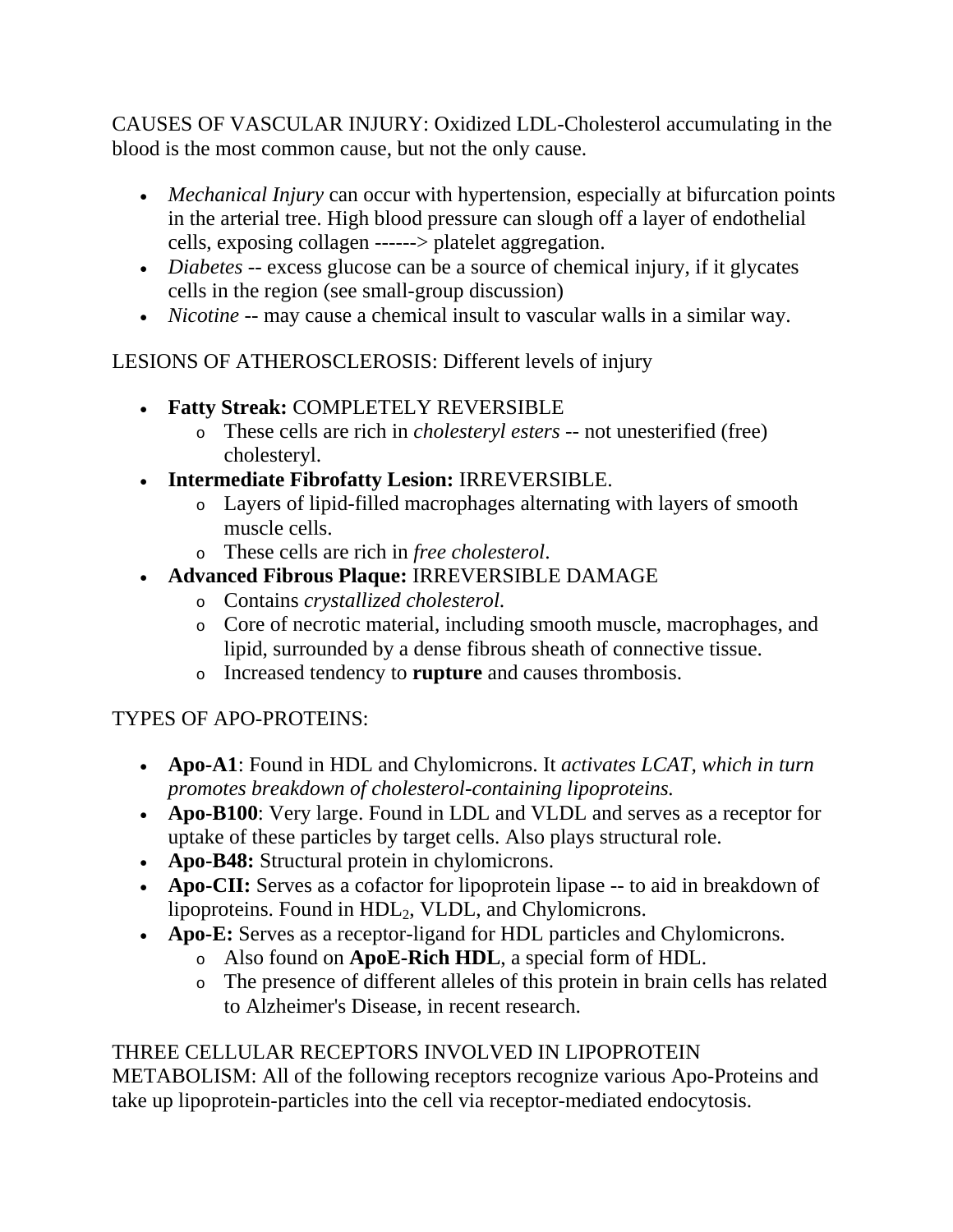- **LDL-RECEPTOR** -- **"Apo-BE Receptor"** -- It recognizes Apo-BE particles - i.e. **Apo-B100 or Apo-E**
	- o It recognizes and takes up LDL-Particles; widely distributed throughout different tissues.
	- o REGULATED -- The delivery of the cholesterol to the cell inhibits this receptor! That is, the product of the endocytosis gives negative feedback.
	- o FUNCTIONS: Regulation of LDL-Levels in blood, redistribution and utilization of cholesterol.
	- o STRUCTURE (Panel 87) -- The Apo-BE Receptor is a single-pass transmembrane protein, which sports the following domains... a defect in of the below can result in Hypercholesterolemia:
		- **Ligand-Binding domain**: It will bind both Apo-B100 and Apo-E.
		- O and N-Linked glycosylation regions.
		- EGF-Homologous domain

## **REMNANT RECEPTOR** -- **Apo-E**

- o Found in the liver only.
- o It recognizes *Chylomicron Remnants* and Apo-E Rich HDL receptors. (Remnants are the leftovers of the chylomicron particles, after they have already dumped off their fatty acids).
	- Remember -- Chylomicrons remnants still have lots of cholesterol in them!
- o FUNCTION: Uptake of cholesterol-loaded remnants and delivery of cholesterol to the liver.
- o NOT REGULATED
- **SCAVENGER RECEPTOR** -- Uptake of oxidized or chemically modified LDL-Particles by Monocytes in circulation or Macrophages in tissues.
	- o Regulation is not understood.
	- o FUNCTIONS: Degradation and uptake of modified ("damaged") lipoproteins, and uptake of bacteria to protect us from endotoxic shock.

#### EXPORT OF CHOLESTEROL BY LIVER:

- When the liver exports cholesterol along with triacylglycerols, it first packages it into **VLDL Particles**.
- Once the TAG-component gets metabolized (via lipoprotein lipases), the particle becomes and **IDL-Particle --** containing both Apo-E and Apo-B100.
- Then it becomes an **LDL-Particle --** having only Apo-B100.

# VASCULAR INJURY -- HOW IT CAUSES A PLAQUE:

 Oxidized and unmodified LDL-Cholesterol in the blood causes endothelial cell injury.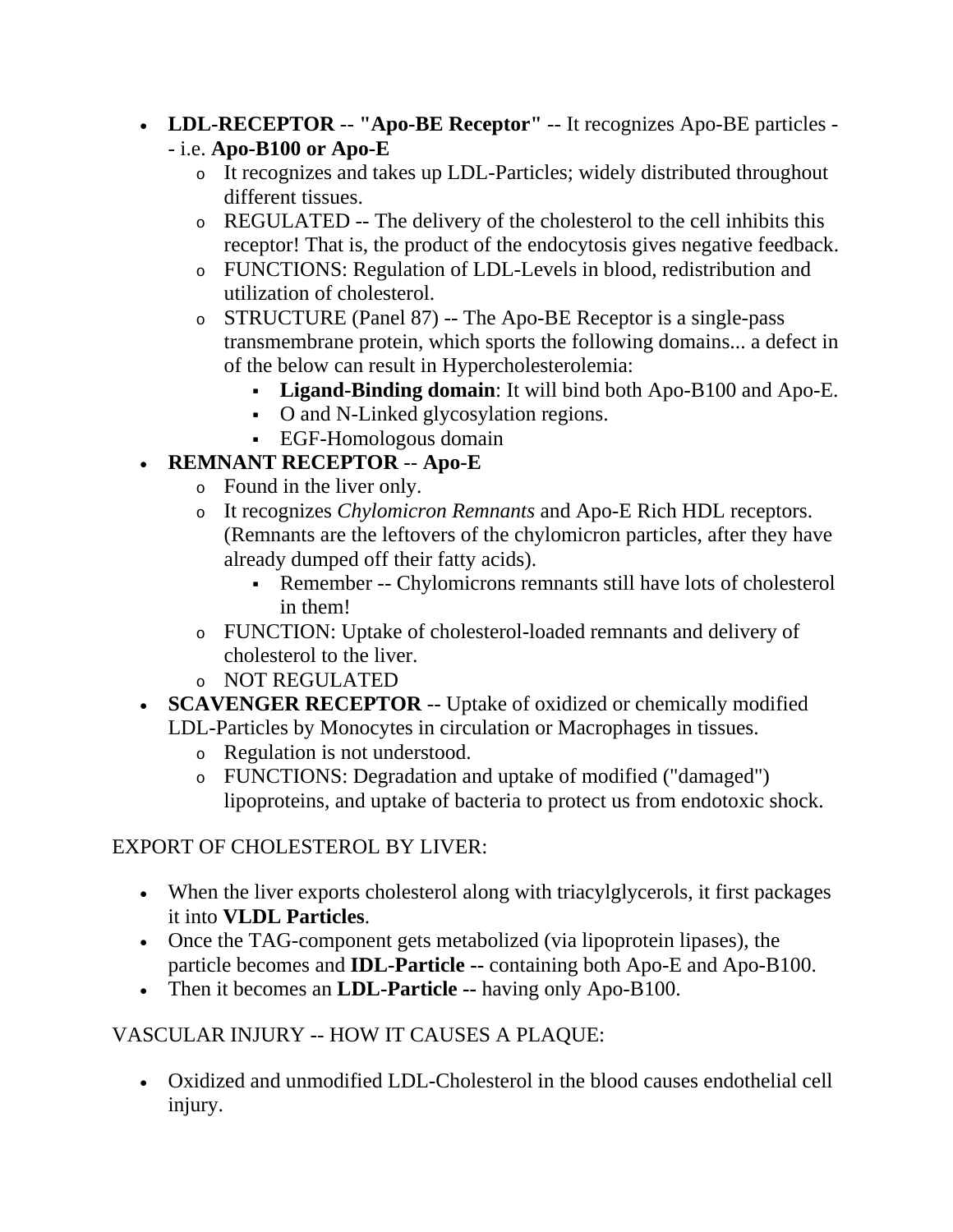- IMMUNE RESPONSE
	- o Oxidized LDL in the arterial **sub-endothelial space** induces monocytes (circulating white blood cells) to come to the site of injury and become macrophages.
	- o Macrophages then uptake the LDL and localized fibrosis occurs, such that the LDL gets **trapped in the ECM** of the blood vessel.
	- o If injury spreads into the medial layer, *smooth muscle cells will migrate to the intimal layer, where they will lay down fibrous material to promote development of a plaque.*
- PLATELET AGGREGATION: In the meantime, the blood-clotting process is also affecting the artery.
	- o Platelets aggregated around the site of injury.
	- o They stimulate the release of **Platelet-Derived Growth Factor (PDGF)**.
	- o This causes vascular smooth muscle cells to proliferate and secrete *matrix elements*, thus making them more fibrotic.
- **FOAM CELLS** (Panel 93)**:** These are the result of Macrophages taking up both oxidized and unmodified cholesterol particles.
	- o These Macrophages contain the **Scavenger Receptors** that recognize Cholesterol in the absence of the Apo-BE Receptor.

STEPS IN ENDOCYTOSIS OF LDL-RECEPTOR: Various diseases are associated with defects in these steps.

- Formation of LDL-Particle in liver.
	- o Defect: **Abetalipoproteinemia**, genetically low LDL-Levels.
- Binding of LDL-Particle to receptor.
	- o Defect: **Familial Hypercholesterolemia.**
- Internalization of bound LDL-Receptor
	- o Defect: **Familial Hypercholesterolemia.**
- Lysosomal Hydrolysis of cholesterol:
	- o Defect **Cholesteryl Ester Storage Disease (Wolman's Disease)**.

FAMILIAL HYPERCHOLESTEROLEMIA (FH): Caused by a *defect in the LDL-Receptor*, such that it can no longer take up LDL-particles so cholesterol build up in the blood.

- CAUSES: There are multiple genetic defects that can occur in the synthesis and processing of the LDL-Receptor.
	- o The receptor is not synthesized -- no function.
	- o The receptor is synthesized, but it is transported slowly from ER to Golgi -- a defect in the glycosylation or targeting of the protein-product.